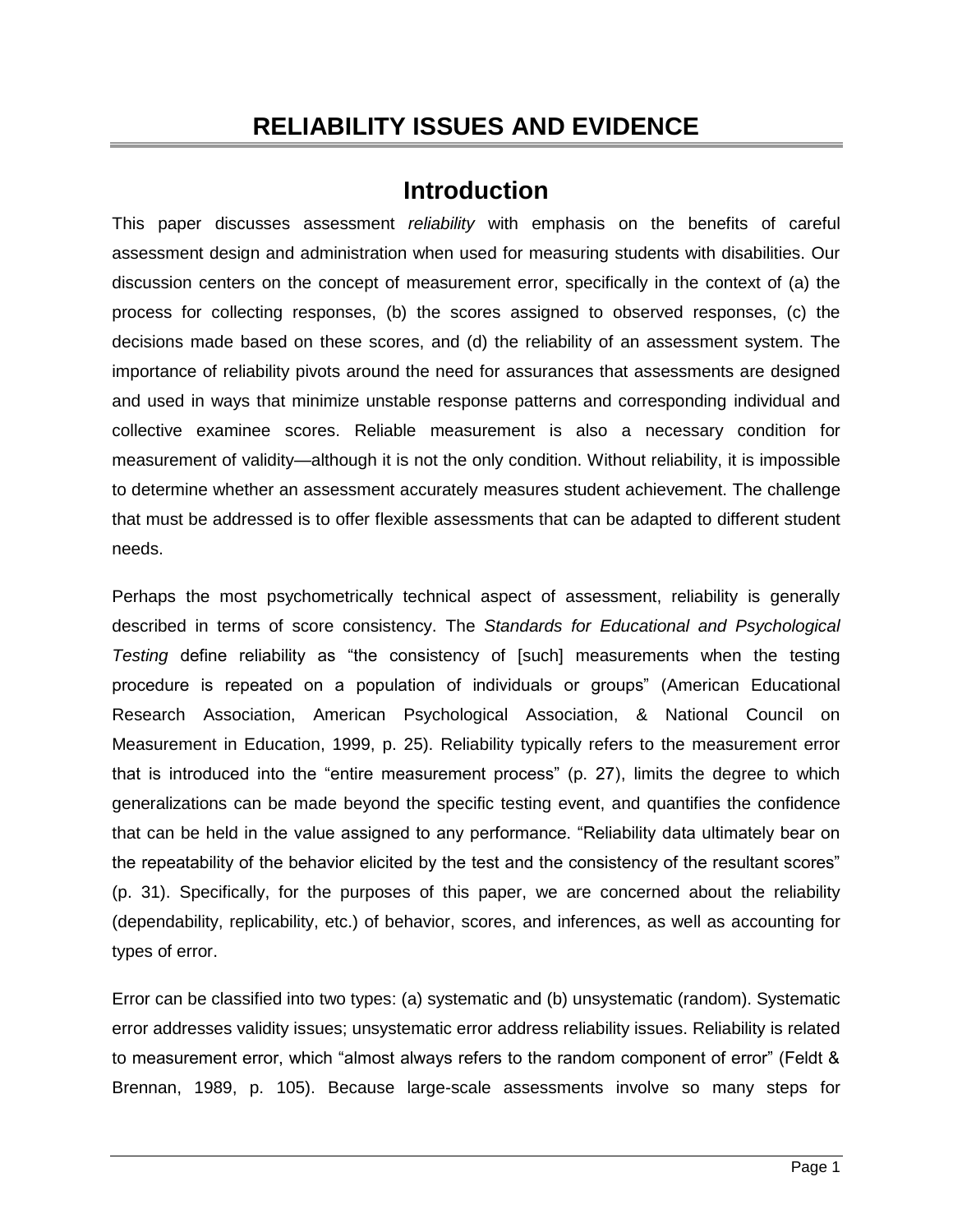development, implementation, and analysis, unsystematic error enters into the process in many different ways. Obviously, the use of performance assessments and testing accommodations can introduce a host of additional sources of error beyond the student and item. The design and development of items and tasks may introduce unsystematic error; for example, performance tasks, while considered comparable, may render alternate forms nonequivalent. Unsystematic error can result from varied assessment implementation by different teachers, and in different classrooms with different students. Finally, the scoring process itself may introduce unsystematic error (e.g., scoring via raters).

Calculating an index of reliability requires quantifying the measurement error associated with (a) observed behaviors and (b) their associated numeric scores. The situation becomes complex when observed behaviors depend on the sampling of items and the manner in which items "elicit" observed behavior. This is true irrespective of whether an item format uses a selected response (SR) or constructed response (CR) format. Furthermore, assigning numeric values to observed behaviors—that is scoring and scaling—affects the reliability of the measurement system. Scoring issues pertain to whether the score is very specific (e.g., using a scale from 1– 500) or very general (e.g., with three score levels, as in conventional classification standards of "does not meet," "meets," or "exceeds"). Ultimately, we need some indication that careful assessment design (item sampling, administration, and scoring) diminishes error.

States have designed a range of approaches to assessment so that students can freely participate. Yet this range also may result in the introduction of unsystematic error and the potential for an array of random "nuisance" factors that may threaten the psychometric reliability of assessments. Because a state's assessment comprises this wide variety of approaches, and given their implementation with diverse populations, multiple types of evidence are required to ensure that reliable measures are obtained.

This discussion begins with first providing a conceptual definition of reliability, then identifies sources of error, and finally describes evidence that focuses on measurement reliability and measurement designs to attenuate measurement error. Note: Error scores, parallel forms, reliability coefficients, and standard error of measurement are the most important concepts in defining reliability. The sources of error often arise from procedural components of design and delivery of a large-scale assessment; the impact of that error is then documented through statistical analysis. This combination of procedural and statistical evidence forms the first line defense for developing of a validity argument. All tests must be reliable; their reliability,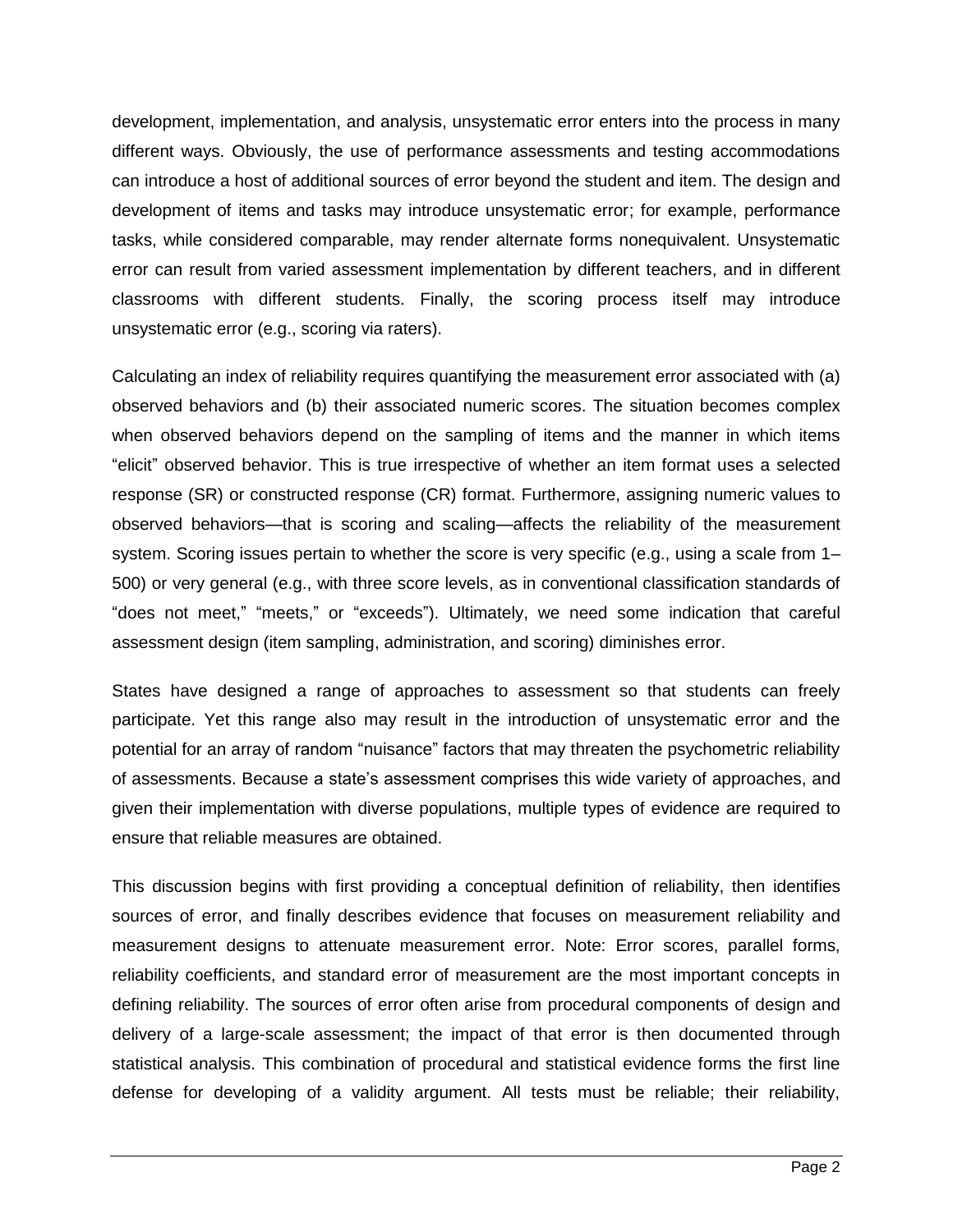however, does not guarantee the validity of inferences from the results. It would be impractical to thoroughly cover most of the relevant technical psychometric issues pertaining to measurement reliability in this paper. Readers wishing for more technical documentation should refer to the references provided throughout.

## **Definition of Reliability**

It is difficult to appraise the presence of reliability without definitions. Most important are the concepts of error scores, parallel forms, reliability coefficients, and standard error of measurement.

## *Error Scores*

One of the most traditional conceptualizations is in terms of the *true score*: "a personal parameter that remains constant over the time required to take at least several measurements" and "the limit approached by the average of observed scores as the number of these observed scores increases" (Feldt & Brennan, 1989, p. 106). Unfortunately, it is impossible to know a person's true score; it must be estimated from the *observed score*, which provides imperfect information. Therefore, in addition to the observed score, an *error score* must be theorized. A very simple concept of observed score, true score, and error score is captured in Equation 1.

*observed score = true score + error score.* (1)

The observed score is composed of two components: (a) the true score and (b) the error score. Both the true score and error score are unobserved and must be estimated.

The concept of error score is at the heart of reliability. The goal of good measurement design is to minimize the error component. Note: In the simple model above (Equation 1), error is thought to occur randomly. The importance of random error may be recognized if an assessment is used repeatedly to measure the same individual. The observed score would not be the same on each repeated assessment. In fact, scores are more or less variable, depending on the reliability of the assessment instrument. The best estimate of an examinee's true score is the average of observed scores obtained from repeated measures. The variability around the mean is the theoretical concept of error, also called error variance. As noted earlier, measurement error can occur in the form of either systematic bias, which deals with construct validity, or random error, which deals with reliability. Random error can never be eliminated completely.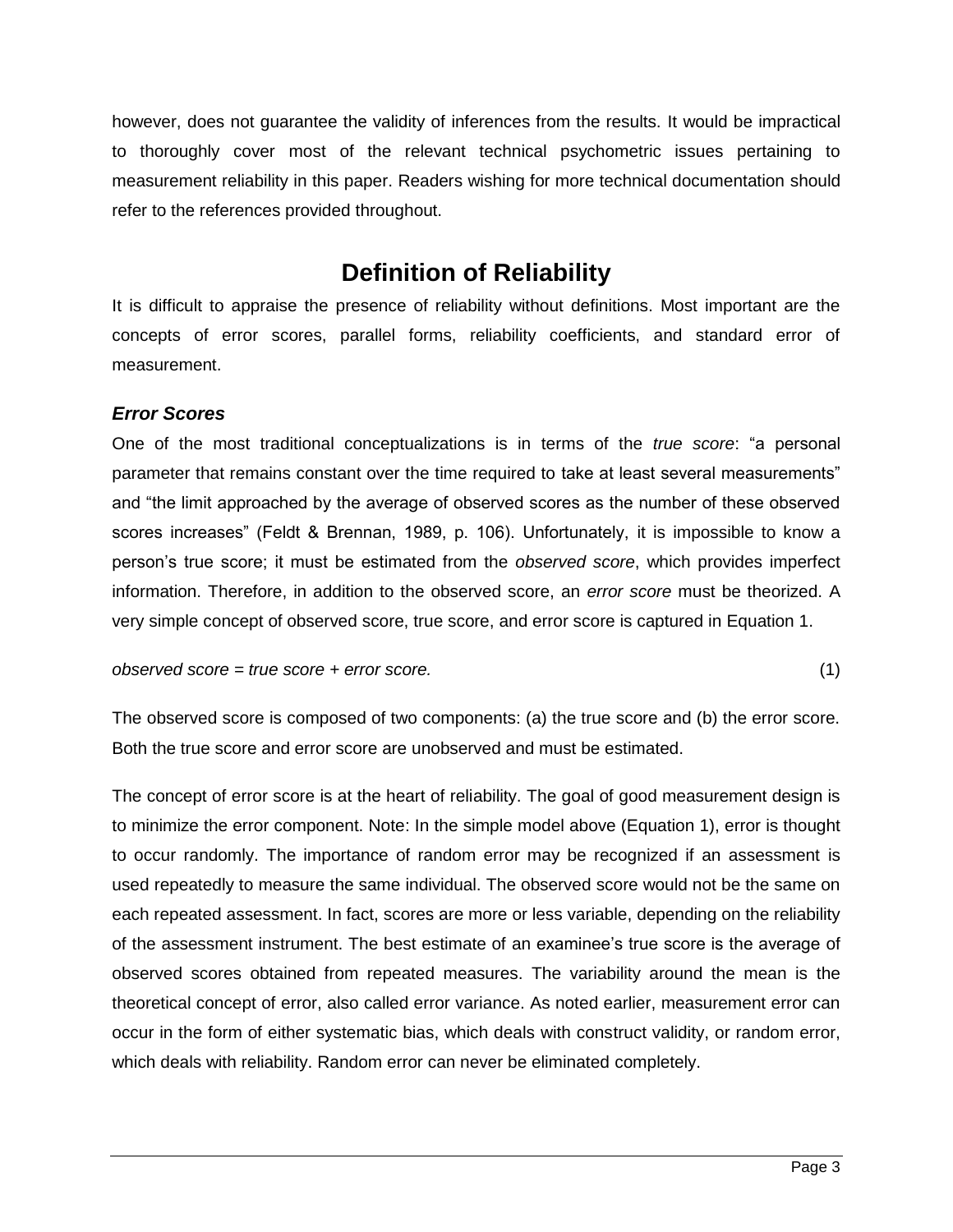### *Parallel Forms*

correlation  $r_{x_ix_i}$  of scores from any two parallel forms,  $x_1$  and  $x_2$ , are highly correlated only if definition of psychometric reliability. Equation 2 describes  $r_{x_1x_2}$  in terms of observed score A formal concept of error is developed largely around assumptions pertaining to parallel forms. To estimate error scores, it is not advisable to administer the same assessment repeatedly to the same examinee. It is more effective to use parallel forms of the assessment. Parallel forms are assessments comprising different tasks, but the tasks are designed so that they can be assumed to be randomly sampled from the same domain of comparable difficulty. The the assessment is highly reliable. The concept of correlated parallel forms lets us continue the

variances  $V_{\mathcal{X}_1}$  and  $V_{\mathcal{X}_2}$ , and their covariance  $V_{\mathcal{X}_i \mathcal{X}_2}$ .

$$
r_{x_1x_2} = \frac{v_{x_1x_2}}{s d_{x_1} s d_{x_2}} \tag{2}
$$

approaches a value of 1. So, if the correlation of parallel forms,  $\,{{r}_{x_1{ x}_2} ,}$  approaches one, then the error variance must be small. Conversely, if  $r_{x_ix_i}$  is small, the error variance must be large. Equation 2 can be written in terms of true score and observed score variance (Feldt & Brennan, 1989; Chatterji, 2003). Equation 3 shows that the observed correlation of two parallel forms provides information for estimating assessment reliability. Substituting Equation 1 in Equation 3, Equation 4 shows that observed score variance is composed of true score and error score variance. As error score diminishes, the ratio of true score and observed score variance

$$
r_{x_1x_2} = \frac{v_{true}}{v_{observed}}
$$
 (3)

$$
r_{x_1x_2} = \frac{v_{true}}{v_{true} + v_{error}} \tag{4}
$$

While the assumption of parallel forms (items or tests) is generally necessary psychometrically, it is extremely difficult to accomplish. Sources of error are identified below. Use of nonequivalent (nonparallel) forms is identified as one of the most important and difficult to control.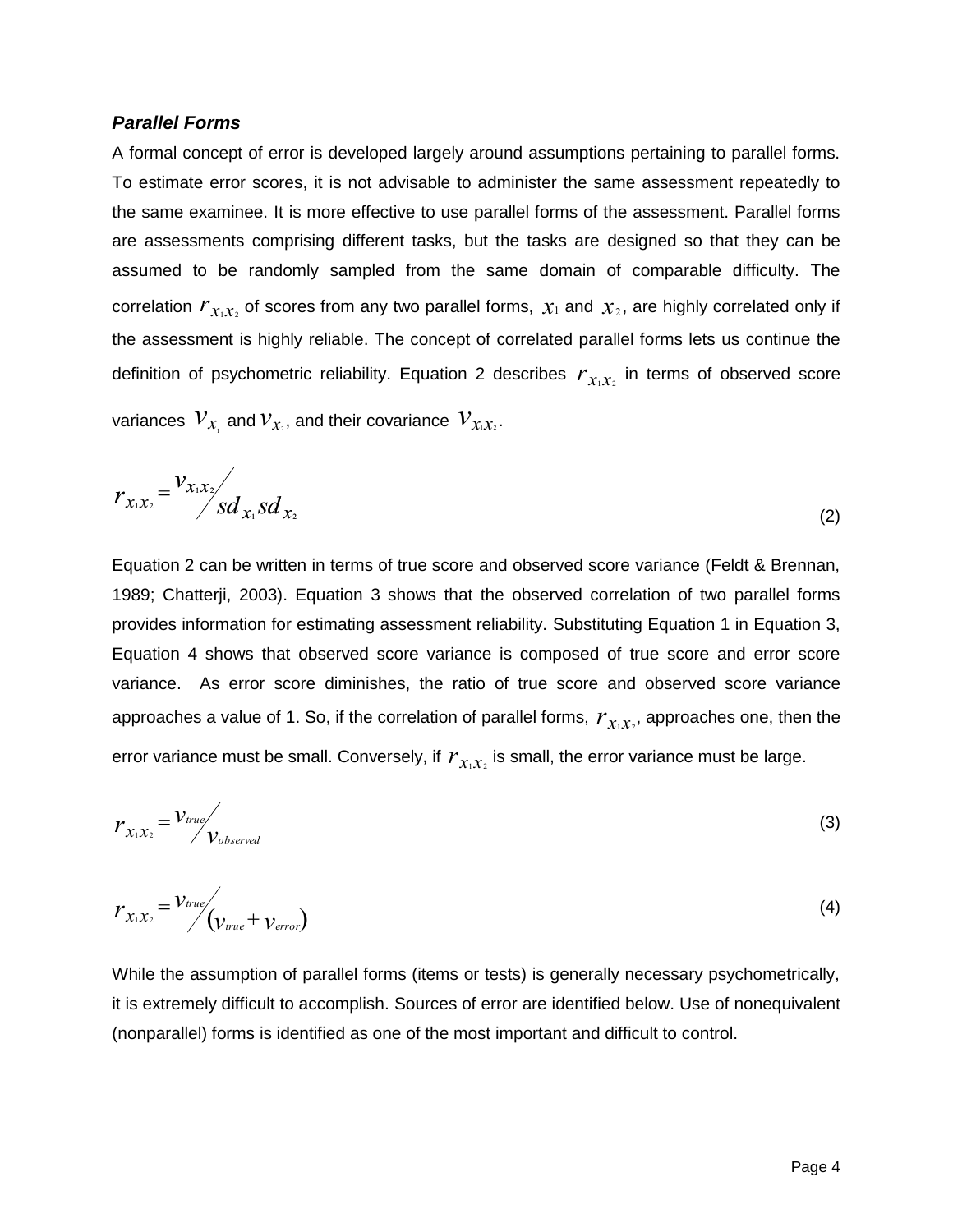### *Standard Error of Measurement and Information*

average deviation of error scores around the true score. As with reliability, SEM ( $\sigma_{\scriptscriptstyle \ell}$ ) can be estimated in terms of correlated observations  $x_1$  and  $x_2$ . According to Equation 5, as the Another conceptualization of measurement accuracy is developed in terms of the standard error of measurement (SEM). As described above, the concept of random error around the true score results from administering repeated parallel forms. The SEM of a measure is essentially the correlation of parallel forms increases, the standard error of measurement diminishes toward zero.

$$
\sigma_e = \sigma_x \sqrt{r_{x_1 x_2}} \sqrt{1 - r_{x_1 x_2}} \tag{5}
$$

It is important to keep in mind that these measures are estimations. Theoretically, each time the assessment is administered a different measure is likely to be obtained. The degree of difference depends on the reliability or error in measurement.

The preceding SEM estimation is classical, in contrast to an alternative Item Response Theory (IRT) perspective. In IRT, items are calibrated with respect to difficulty and discrimination among many other possible item characteristics. Using the item calibrations, it is possible to estimate the amount of *information* provided by a test and its items. Furthermore, the amount of information depends on the ability of the examinees. For instance, a difficult item administered to someone with low ability will not generate meaningful, informative results. Response to an easy item provides much more information about someone with low ability. As a rule, items are most informative when responded to by a person with an ability level comparable to the level of the item. (Note: In IRT, item difficulty and person ability are on the same scale, which makes it possible to match items to persons.) A test that is not too easy or too difficult for the respondent is a highly informative test.

## **Sources of Random Error**

Random error arises from student variables, task sampling, item calibration, and scaling, as well as other sources. These different sources affect the process at different times in the development and implementation of large-scale assessments; therefore, they need to be documented and monitored throughout the process. The effect can then be minimized to provide more stable and dependable estimates of students' performance. The documentation would provide appropriate procedural evidence to allow the formulation of a validity argument.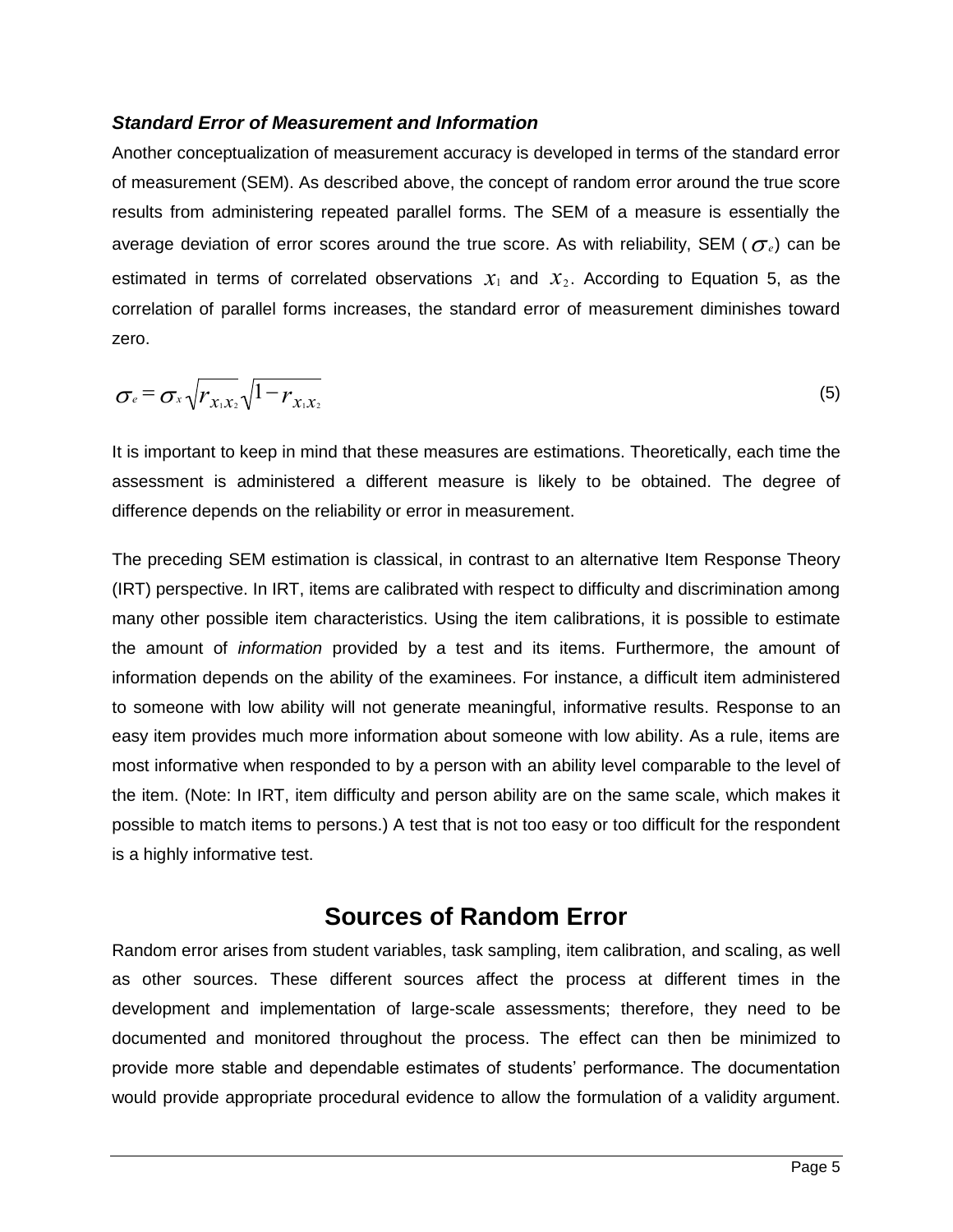With appropriate analyses, statistical evidence would be used to complement the procedural evidence. However, as noted in the Standards (American Educational Research Association et al., 1999), various forms of reliability estimates are possible, and they need to address specifically the source of error for which they are targeted. For example, if raters are used in the scoring process, then interjudge reliability needs to be documented; with alternate forms, this type needs to be noted; when change over time is being documented, test-retest reliability needs to be established; finally, internal consistency provides evidence of reliability of items and tasks.

An alternate assessment poses numerous challenges that are associated with measurement error. Some sources of random error pertain to examinee characteristics, item and test design, administration, and scoring protocols. State large-scale assessments typically use both SR and CR items or tasks, either with or without accommodations. CR is used in performance measures that require a rubric (subjectively scored) or performance measures that require observation of student performance, completion of performance tasks, or collection of student work samples. The opportunities for measurement error are likely to expand with increased flexibility. As a consequence, assessment design and reliability estimates need to take into account the multiple factors that can attenuate measurement accuracy. The challenge with isolating and controlling sources of measurement error is complicated by the relationships among error sources, as described below.

## *Student Variables*

Students come into school situations from a variety of home environments, all of which can affect their performance in school. For example, students come to school hungry, tired, or fatigued, and so forth. As they interact with classroom tasks and receive feedback, students come to have expectations of success or failure, reflecting motivation and self-efficacy that may interact differentially with the kinds of tasks they are given. All of these conative factors may influence the results of large-scale assessments in unsystematic (i.e., random) ways (McGrew, Johnson, Cosio, & Evans, 2003).

In addition, for students with disabilities, a number of personal and behavioral characteristics may also unsystematically influence performance. For example, with some disabilities (e.g., attention deficit-hyperactivity disorders), medications are used; depending upon the dosage or uptake, performance on large-scale tests may be inconsistent. Even without the use of medications, students with disabilities may exhibit behavioral tendencies that distract them from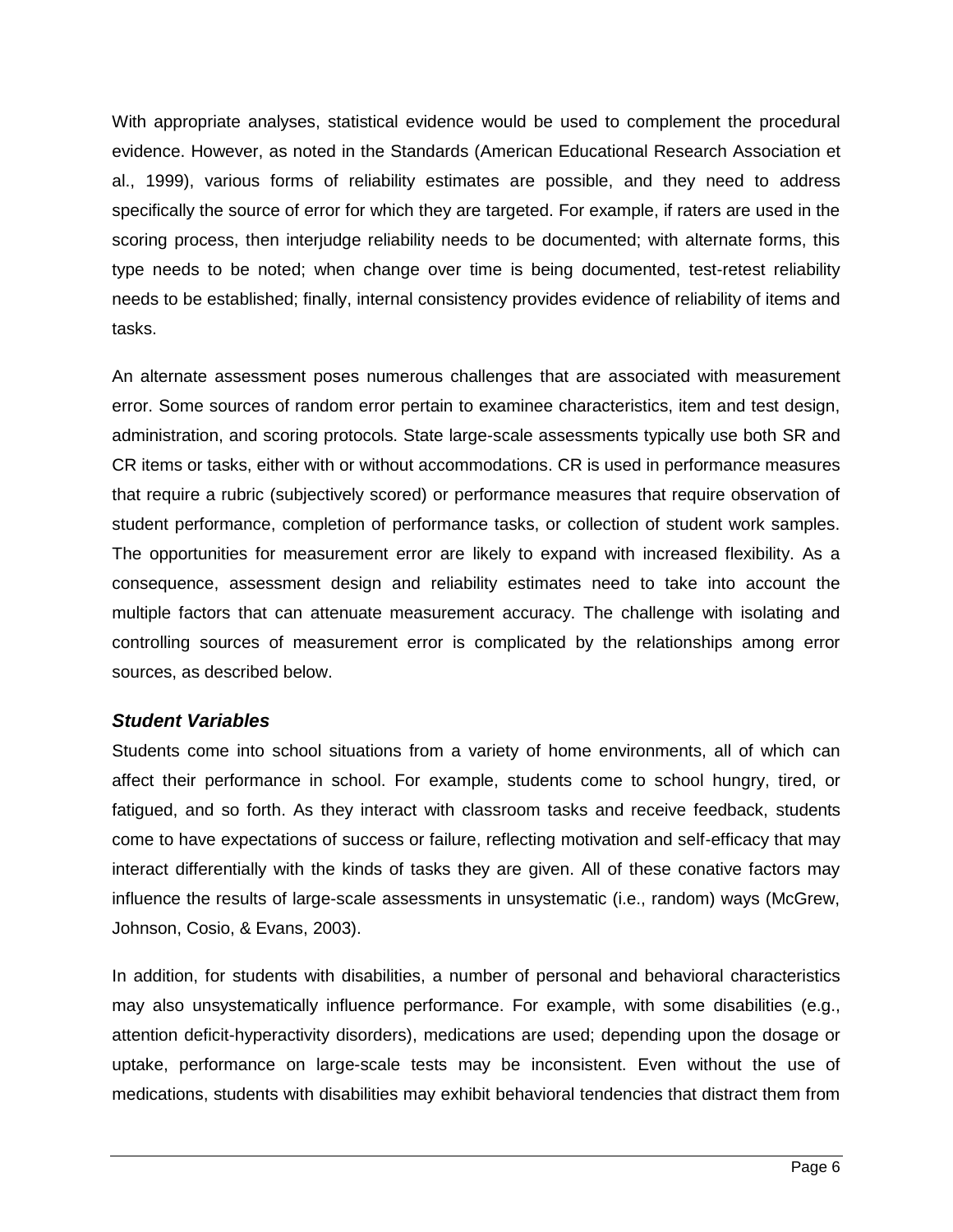attending to tasks (tendencies of perseveration, distractibility, inattentiveness, etc.). The administration of the test may be nonstandardized and therefore may influence students unevenly (e.g., it may negatively affect some and act neutrally for others). Whenever such behavior or conditions influence students' performance unsystematically, reliability is weakened, as is the overall claim of validity (the claim that the outcomes reflect what the student knows and can do). Therefore, the inference of proficiency is less certain. A careful analysis of the context and the student is needed, however, as some variations in personal state (health, attention deficit-hyperactivity disorders) would be regarded as sources of systematic error. For example, the *Standards* note that test anxieties that can be "recognized in an examinee" are considered "systematic errors" and "are not generally regarded as an element that contributes to unreliability" (American Educational Research Association et al., 1999 p. 26).

As a consequence, participation in large-scale assessment systems is not only a matter of scheduling students to take a test at the end of the year. Rather, the assessment needs to be considered an important part of the school's annual cycle of activities. The large-scale assessment program needs to take into account such behavioral factors when collecting performances from students. Although tests may be given only once during the year (typically in the spring), plans for test administration should be introduced early in the year to allow students and teachers a fair opportunity to participate.

As an example of testing conditions reflecting ongoing classroom conditions, many states require teachers to use the same accommodations in testing that have been part of the accommodations used in the classroom. If these accommodations are not implemented in a standardized manner as part of the teaching or testing, unsystematic variance may be introduced. Furthermore, a teacher who is watchful during the year may be able to better understand critical student behaviors and recommend specific accommodations for testing at the end of the year.

## *Task Sampling*

Samples of performance tasks must be prepared so that they are parallel in format and difficulty. That is, the tasks are ideally comparable to the extent that a student would not perform differently with one or another because they are both of equal difficulty. The sample of tasks is apt to be more or less variable with respect to difficulty and representation of the performance domain. Using multiple forms, individuals can be assessed over time or compared to another. The extent to which tasks differ is of obvious consequence because, with more variation, the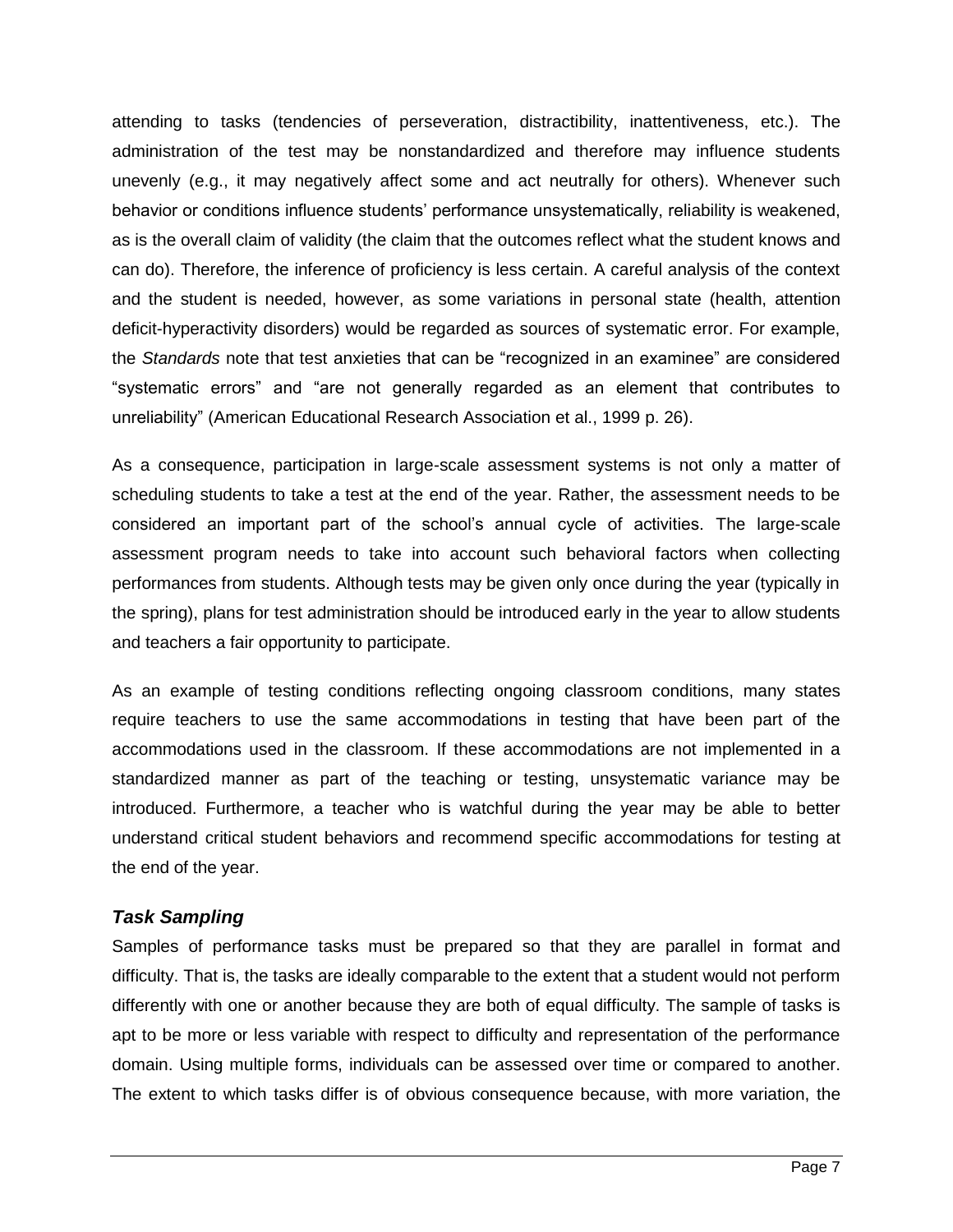change over time or comparisons over multiple individuals is less trustworthy. Score variability that is attributable to task differences needs to be identified with carefully controlled studies in which parallel tasks and forms are used.

With portfolio assessments, it is often the teacher who selects the student work to be included in a collection or portfolio. Although selection criteria may be specified in both the test administration manual and in training, teacher judgment is ultimately involved. Consequently, the portfolio or collection of work may represent the grade level content broadly or narrowly. Choices of what is included or excluded in the collection can therefore affect the adequacy of the evidence in representing what a student knows and can do. From the perspective of repeatability, another collection, assembled at a different time or by a different teacher, may or may not support inferences drawn from the original collection. Therefore, it is critical to consider task sampling in the context of the assessment approach. It is generally easier to establish parallel forms when dealing with brief constructed tasks; when using performance collections and portfolios, it may be more difficult to establish comparability of tasks and forms.

## *Item Calibration*

Assessment developers increasingly recognize the value of item calibration, since assessment items are not necessarily equivalent (Thissen & Wainer, 2001). Whether CR or SR, assessment items provide differential amounts of information depending on the respondent's true ability. Item calibrations are estimates of item characteristics such as item difficulty or sensitivity (van der Linden & Hambleton, 1997). With accurate item calibrations, estimation of true scores becomes considerably more accurate. That is, calibration helps minimize standard error of estimation.

Calibration accuracy pertains directly to measurement reliability. The value of item calibrations for ability estimation depends on the appropriate choice of IRT model and proper calibration procedures. The technicalities involved in these decisions are far beyond the scope of this paper, but the importance of good calibration should be noted. First, the calibration process requires adequate sampling of examinee response patterns. Ideally, a range of abilities is represented in the calibration sample. Second, an appropriate IRT model must be applied. For instance, alternate assessments rely heavily on performance tasks. Usually, observed performance is scored polytomously, that is, more than correct/incorrect. This method of scoring requires the use of a rating scale, partial credit, or graded response model. Numerous other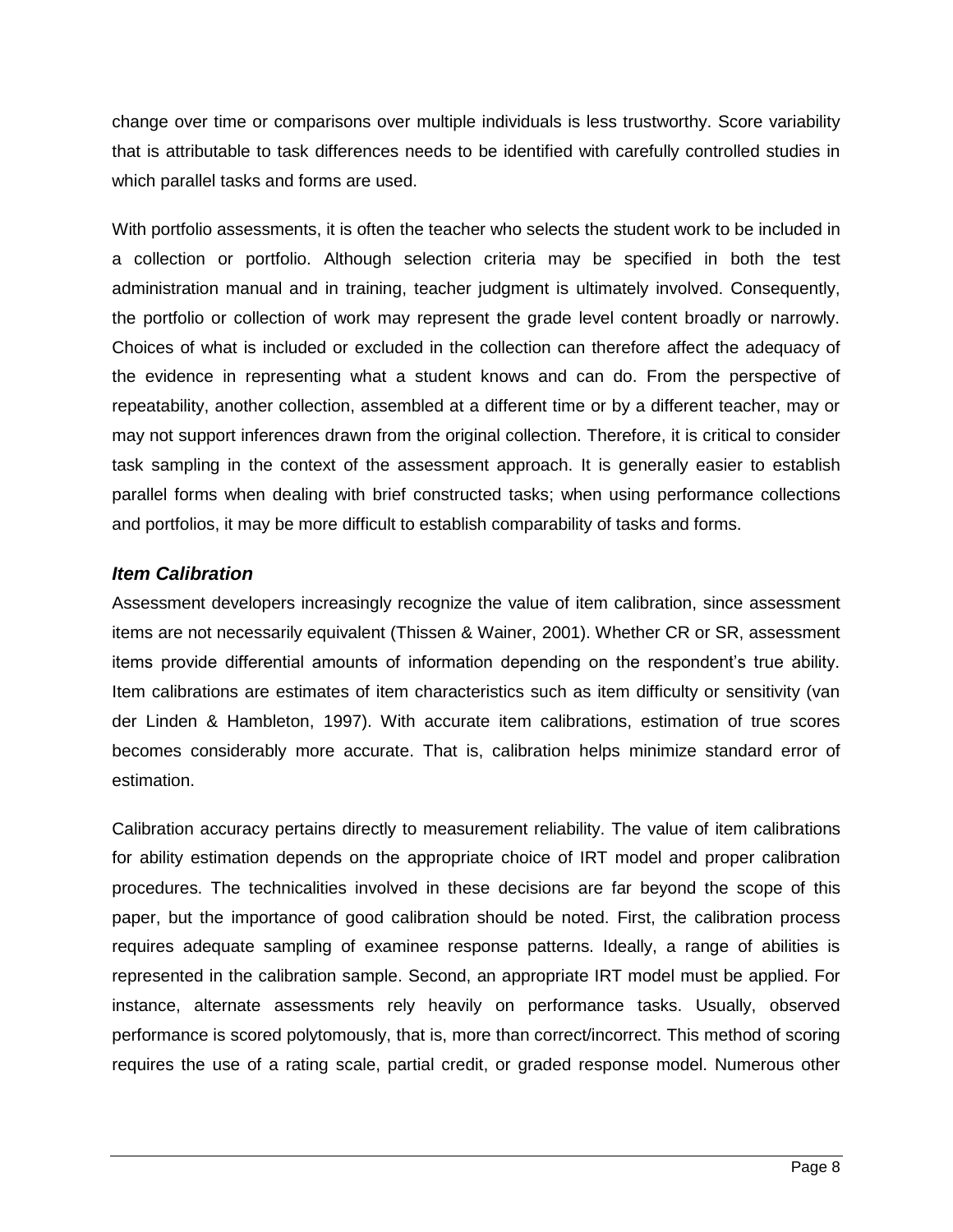possible models are described in the literature (van der Linden & Hambleton, 1997; Boomsma, van Duijn & Snijders, 2001).

Another aspect of IRT item calibration that can influence reliability is the unidimensionality of the assessment—the degree to which an assessment measures a single construct (an ideal condition). In reality, this outcome is very difficult to achieve on rigidly constructed measures. Also, when using alternate assessments, the challenge increases dramatically as flexible CR tasks are applied and risk the involvement of multiple ability factors and other variable factors such as time constraints, rater severity, and so forth. Multidimensional IRT models can be used to accurately calibrate performance tasks, thereby yielding more reliable ability estimation. Local item dependency is generally attributable to multidimensional problems. Good assessment development must identify and provide corrections for this situation.

Finally, when developing measures for diverse populations, it is important to understand whether assessment tasks function identically across the populations. Ideally, tasks should perform equivalently across populations, although one population may have higher mean ability than another population. This type of analysis helps maintain quality control over assessment development. For example, Yovanoff and Tindal (in press) were able to understand how well the Oregon Early Reading Extended Assessment tasks functioned irrespective of whether students were in special or general education. In this study, a range of constructed response tasks was placed on the same scale and used as the first benchmark of the state test to provide students of all abilities a sufficient range of difficulties, leading to appropriate assessment. These tasks included letter naming and letter sounding as well as word, sentence, and passage reading.

## *Scaling and Equating*

If items are calibrated, they can be fitted onto a scale and then used to monitor change over time or compare students of differing abilities. In this process, assessments need to be rescaled or equated with an external measure. State measurement programs perform this function when scores on alternate assessments are placed on the same scale as the general assessment scores. As noted above, the Oregon Early Reading Extended Assessment (Yovanoff and Tindal, in press) was scaled with the general Oregon Statewide Assessment. Using the appropriate IRT model and necessary research design, Yovanoff and Tindal demonstrated that the early reading performance tasks functioned appropriately for students who were otherwise unable to be measured accurately with the general benchmark on statewide assessment.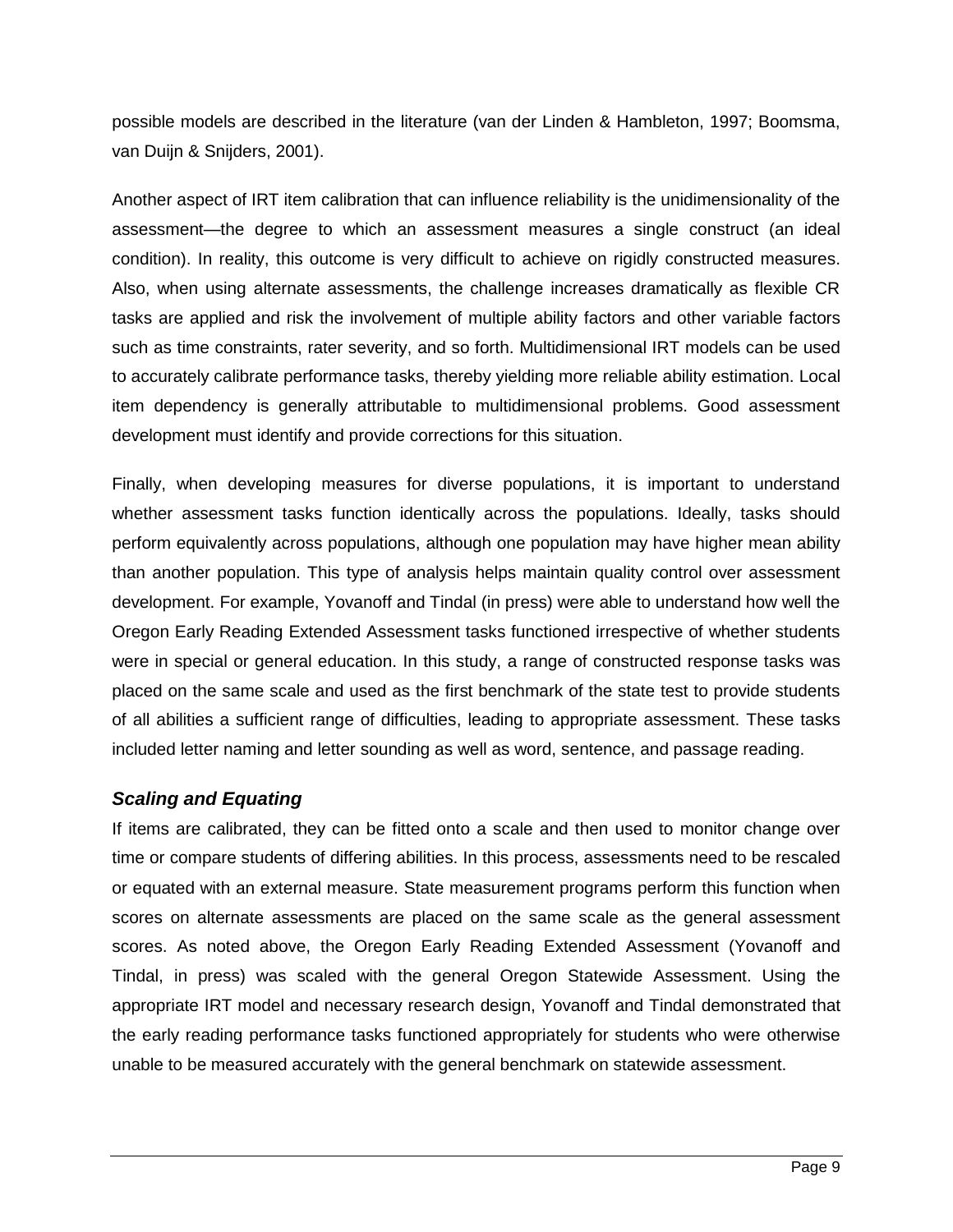In the end, this type of scaling and measurement calibration makes the assessment both more accurate and more informative. Equating standard errors is extremely important for appraising the accuracy of score equivalents (Kolen & Brennan, 1995). Whenever assessments are equated, the standard error should be reported for both the overall population and individual students. Standard error is conditional on the student's score. If the scale contains too few items that are appropriate for a student's ability, the SEM is greater, and it is more difficult to accurately locate the student on the scale.

### *Scoring Process*

Irrespective of any errors made in collecting assessment data or as estimated with reliability coefficients, different or unique errors can also be made when making judgments. This type of random error refers to ratings and classifications made for students, such as pass/fail or below basic, basic, proficient, and advanced. In this instance, the focus is less on the actual score consistency than on the consistency of judgments about states of mastery. Two types of judgments can contain error: (a) at the score level, the focus is on rubrics (or partial correct responses); (b) at the classification level, the focus is not only on the final decision to classify a student's performance but also on the standard-setting process itself. The analysis, therefore, needs to consider both the individual judgments made for a student as well as the overall process for making classification decisions.

Although score errors need to be addressed, classification errors are far too serious, are more difficult to detect, and require more resources to resolve. Furthermore, whereas score error is usually minimized at the cut score, judgment error is most problematic at the cut score. According to the *Standards*:

Where the purpose of measurement is classification, some measurement errors are more serious than others. An individual who is far above or far below the value established for pass/fail or for eligibility for a special program can be mis-measured without serious consequences. Mis-measurement of examinees whose true scores are close to the cut score is a more serious concern. The techniques used to quantify reliability should recognize these circumstances. This can be done by reporting the conditional standard error in the vicinity of the critical score. (American Educational Research Association et al., 1999, p. 3)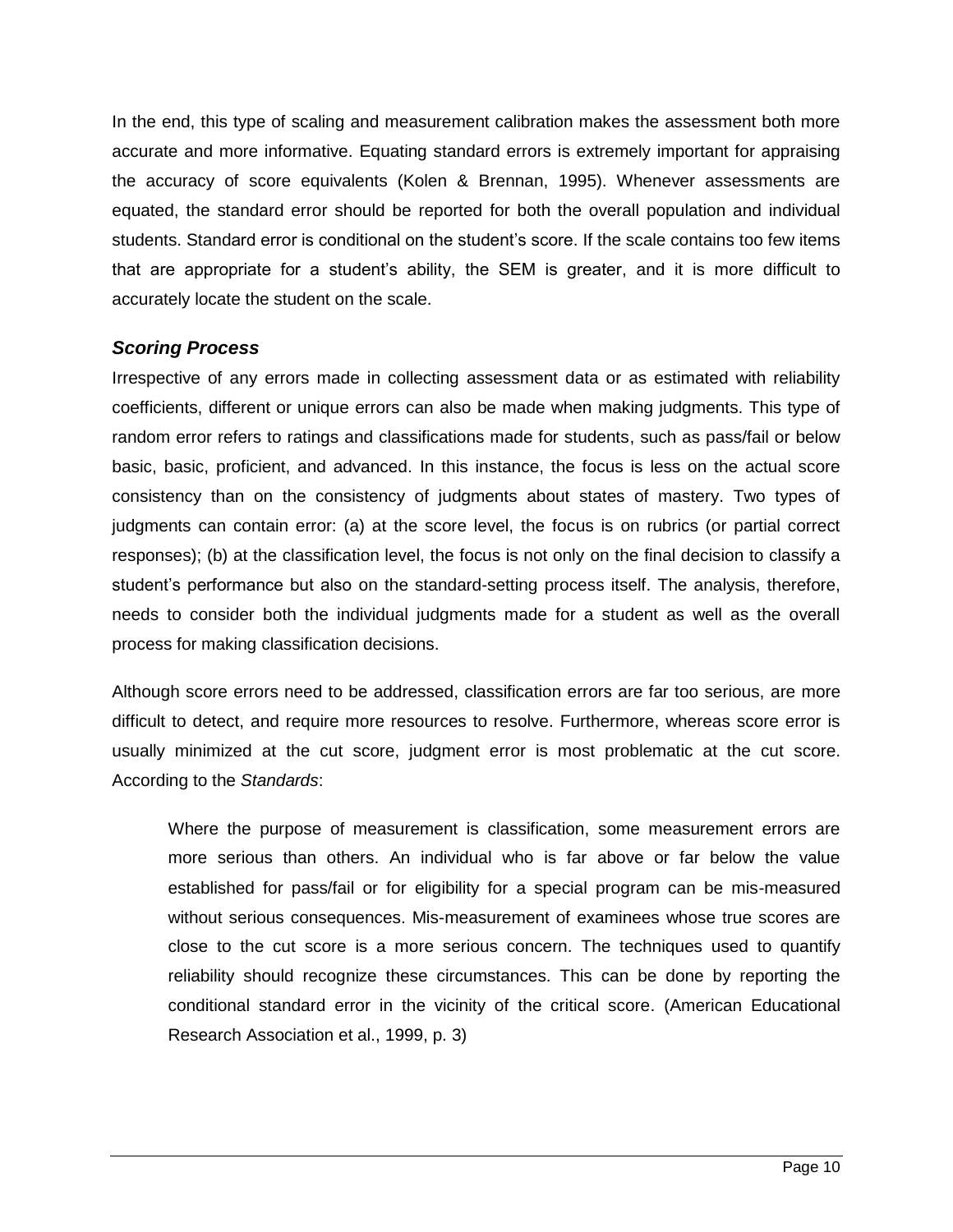Even with the conditional SEM (for an individual score) reported at the cut score, classification judgments can be problematic. For example, Hollenbeck and Tindal (1999) reported that, although judges were in considerable agreement at the exact or adjacent score values, they were in the greatest disagreement with respect to judgments of proficiency (at the cut score). In this study, judges agreed about writing quality (using a 6-point scale) when it was judged very low (rated 1 or 2) or very high (rated 5 or 6); they disagreed, however, when writing scores were in the middle (at ratings of 3 or 4, which includes the cut score of 4 for passing). As a consequence, the state educational agency began reporting "conditional" proficiency (in essence noting that disagreement occurred at the cut score) to acknowledge this type of error.

Reliability at the classification level involves attention to proper selection of content experts as well as training and feedback. The *Standards* are very clear:

When subjective judgment enters into test scoring, evidence should be provided on both interrater consistency in scoring and within examinee consistency over repeated measurements. A clear distinction should be made among reliability data based on (a) independent panels of raters scoring the same performances, (b) a single panel scoring successive performances or new products, and (c) independent panels scoring successive performances or new products. (American Educational Research Association et al., 1999, p. 34)

The distinction between the reliability of the score and the judgment sometimes becomes blurred when both are estimated at the same time. A hybrid model, taking into account both the reliability of the scoring process and the decisions made from the score, is created in the case in which a single judgment is based on all evidence. Oregon's juried assessment represents such a combined judgment that is primarily of the classification but includes evidence of individual scores also (e.g., performance on classroom tests or achievement on the state test when it has been modified) (Yovanoff & Tindal, in press). In analyzing reliability for this system, the key is to ensure both that the judgment is reliable and that the achievement is judged against grade level standards.

If Oregon's approach with the juried assessment is typical of what states develop to meet the "alternate assessment judged against grade level content standards," there is likely to be heavy reliance on two categories of judgment: one that addresses the *sufficiency* of evidence to make a determination and another that addresses *proficiency* based on the collection as a whole. To achieve reliability in these judgments, Oregon relies on systematic procedures and structured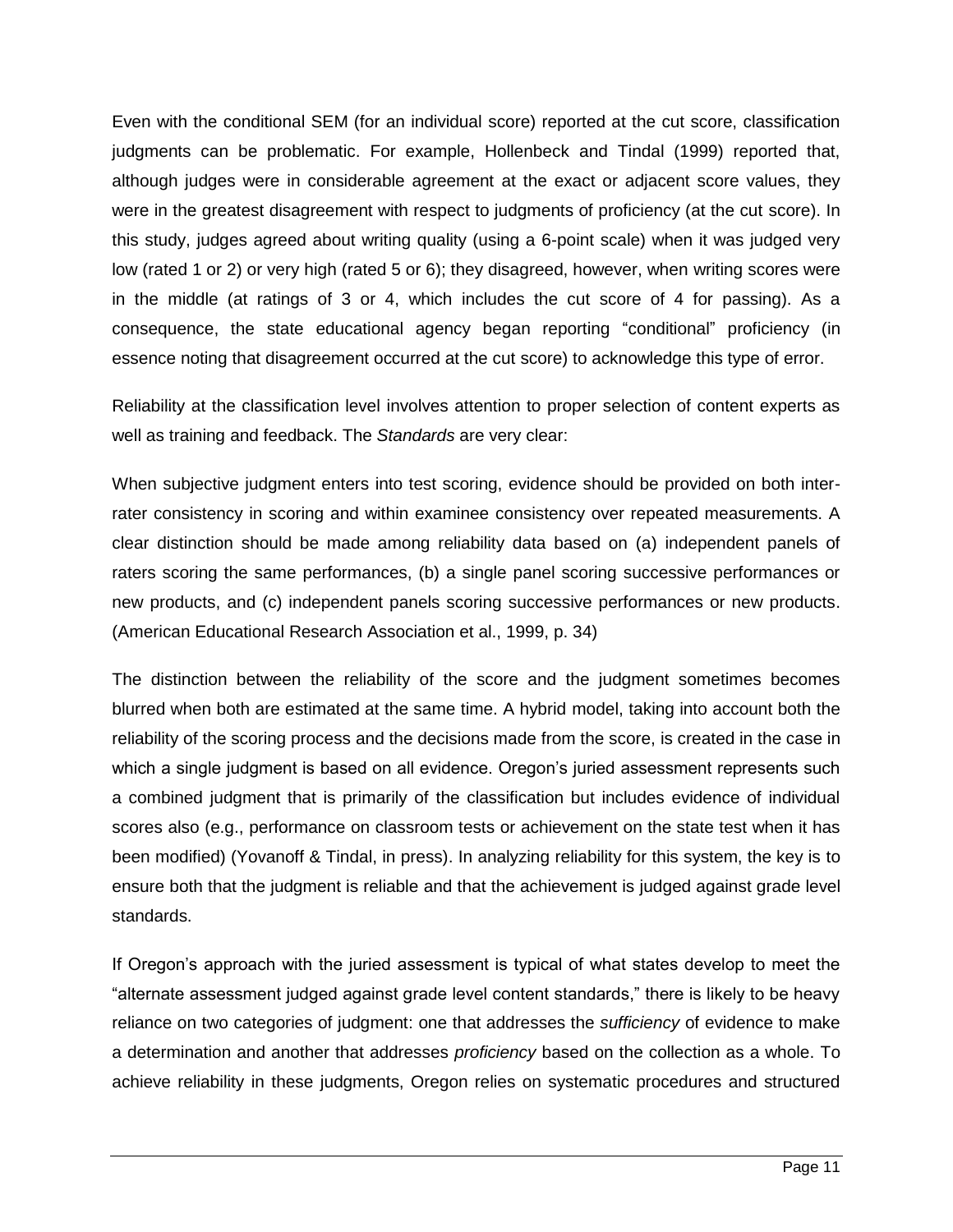criteria for making the determination: One indirectly increases reliability by identifying what was thought to be random error, and identifying portions of it as having systematic causes. These causes can then be addressed through systematic procedures, thereby decreasing the amount of random error. Oregon's method was considered by the state's national Technical Advisory Committee (TAC) and considered a reasoned and prudent approach to avoiding false negative judgments (e.g., denying proficiency when it was deserved). Some committee members conjectured that the juried assessment might actually present a higher standard of achievement than the general multiple-choice assessments. Their view was noteworthy in that they considered the approach on its merits and weighed against both the *Standards* for testing and the consequences to the student. In the end, the TAC considered it a promising strategy and determined that they had nothing better to offer that would meet the same demands for integrity and fairness.

The Juried Assessment administration manual describes them as being completed under nonstandard conditions—either through the Collection of Evidence process or through a Collection to Jury a Modification to answer the question: "Does the evidence provided by the student meet the Oregon content and performance standards for a particular subject?" (Oregon Department of Education, 2005, p. 5). Training in scoring is provided to ensure reliability; in addition, collections that are rated above the standard must be verified through a secondary source. The requirements for a collection of evidence in Oregon's Juried Assessment are clarified in subject specific documents on the Web site along with the administration manual. A description of the juried process was extracted from the manual for inclusion here. The Juried Assessment is designed for students literate in a language other than English, with either physical disabilities preventing participation in the writing assessment or any other disability affecting the student's ability to read and write. According to the *Juried Assessment Guidelines*:

The Moderation Panel would consider the evidence and determine whether test results using the translation in the first example, the word prediction software in the second, or the auditory methods in the third, are reliable and valid in addressing a specific standard. If the panel determines that the change does not affect the validity of the test score for this student, the student's score would then be considered for meeting that standard.

Juried Modifications are approved one student and one assessment at a time. A panel of experts makes the final determination. It is believed that there may be a student with a significant learning disability who uses assistive technology, screen readers, and recorded text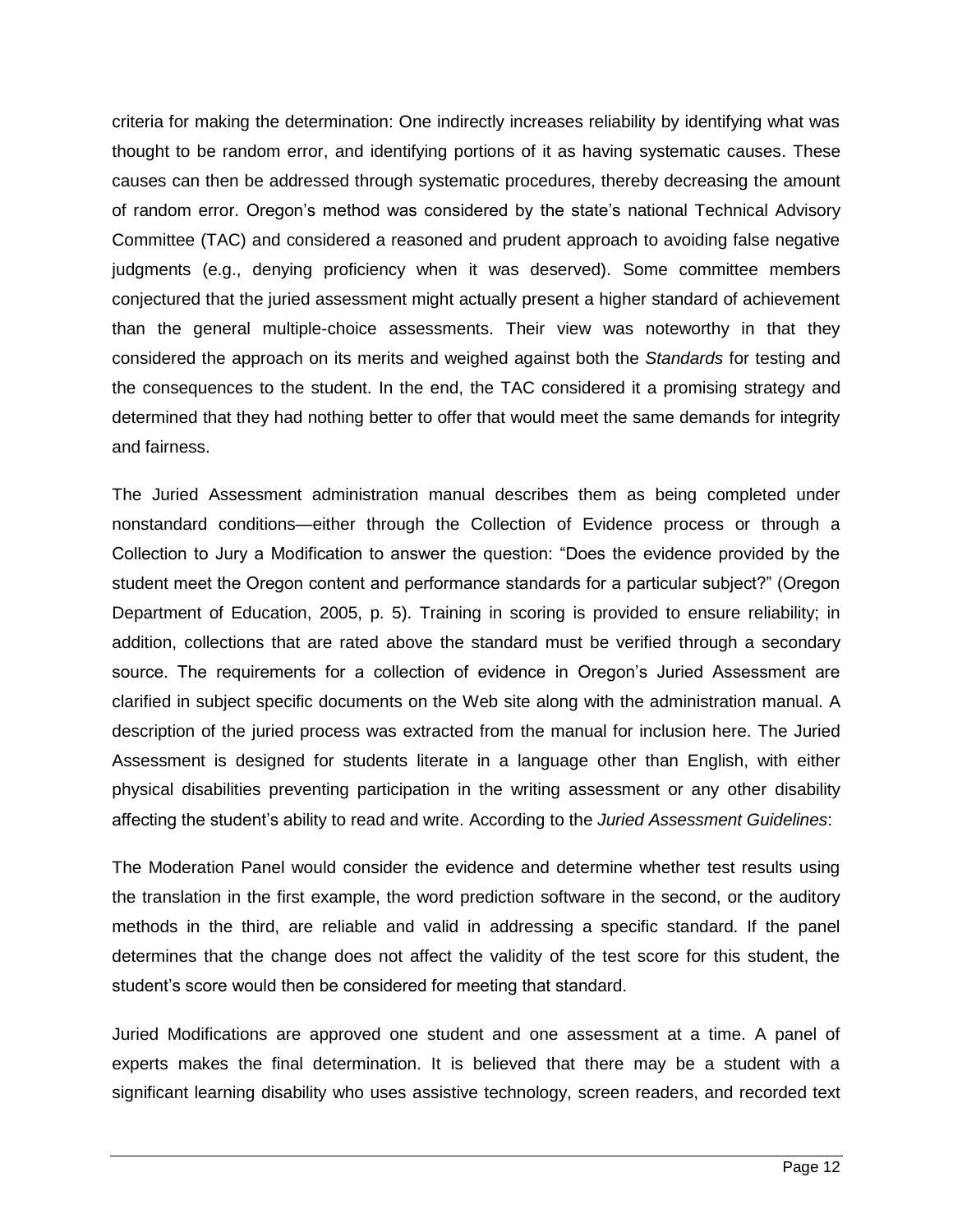to perform the task of understanding text and interpreting "meaning". The panel might approve this modification as an accommodation for the particular student after reviewing the student's case if:

- The student is skilled in using the read aloud adaptations
- The measure of comprehension reflects the student's own knowledge and understanding
- The student achieves the same standards for interpreting text required of all students

If approved, the student would be permitted to use the "read aloud" modification with the Reading/Literature Knowledge and Skills assessment and have the opportunity to "meet" (e.g. be determined "proficient" on the standard). There is the possibility that the decision could be made after testing was completed if there was sufficient documentation of the process to assure that it was the student's own work (Oregon Department of Education, 2005, p. 5).

## *Alignment*

Another source of unsystematic error in the data collection process is introduced in the participation of students in alternate assessments when conducting an alignment analysis between grade level content standards and portfolio assessment approaches. When states use portfolios as part of the alternate assessment that are defined by student need (e.g., a fixed set of entries are not specified a priori, but teachers select unique entries for each student), the process of alignment between the alternate assessment and the standards cannot take place without sampling students. If the sampling of standards is isomorphic with the sampling of students, any statements about alignment on content coverage, breadth of knowledge, and depth of knowledge are primarily a function of those who participated. In this source of error (more like survey sampling error), stable statements about alignment are difficult to make. Because each student samples only a prespecified set of standards by design, alignment at the student level is inherently skewed. As a result, the process needs to sample a sufficient number of students to determine the coverage of standards being addressed at the system level. At this level, sampling of students needs to be considered using not only ages but also disabilities, geographic region, and type of program to make any inferences about alignment.

## *Assessment Administration*

A final source of error relates to assessment administration. One reason for using standardized procedures in large-scale assessment systems is to minimize the error from external sources.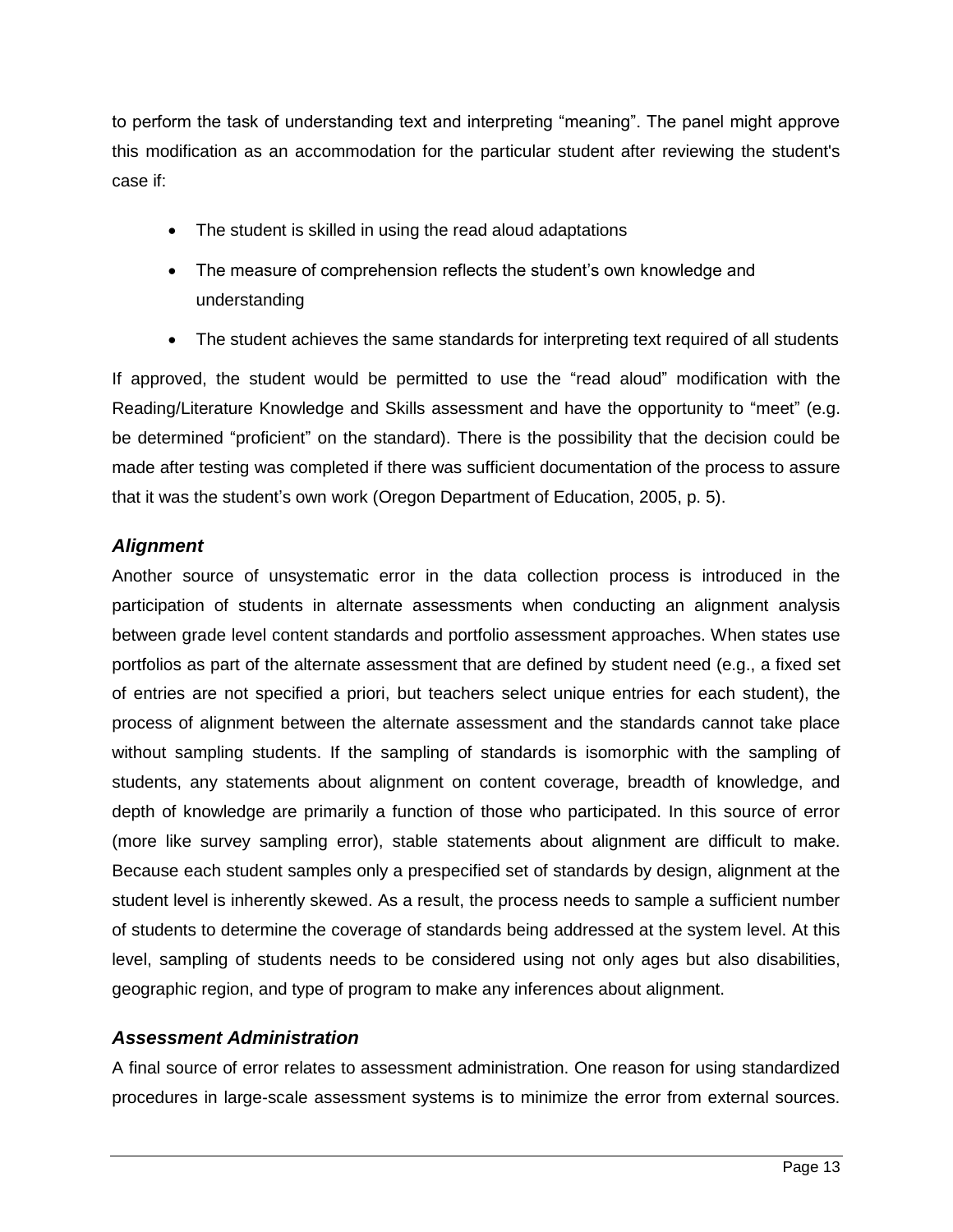Testing personnel (most often teachers), however, can introduce error (unsystematic variance) through the way that they administer or score the test. Ironically, few states have training systems for test administration. Educators assume that the conditions as noted in the test booklets are the same as those enacted in the classroom. Significant deficits are evident in teacher knowledge concerning high-stakes testing. Most teachers' knowledge about testing and measurement comes from "trial-and-error learning in the classroom" (Wise, Lukin, & Roos, 1991, p. 39). This problem, however, is rarely addressed through any in-service programs, even though these authors attributed the lack of assessment knowledge to teacher certification agencies at the state level (i.e., states do not require assessment/measurement courses for initial teacher certification).

This kind of unsystematic error is best addressed by state educational agencies (SEAs) through rigorous training and monitoring throughout administration of the large-scale assessment system. "Measurements derived from observations of behavior or evaluations of products are especially sensitive to a variety of error factors. These include evaluator biases and idiosyncrasies, scoring subjectivity, and intra-examinee factors that cause variation from one performance or product to another (American Educational Research Association et al., 1999, p. 29). Evidence can be both procedural and empirical for documenting the reliability associated with (a) test administration, and (b) response rating. Because random measurement errors are inconsistent and unpredictable, they cannot be removed from observed scores. However, their aggregate magnitude can be summarized in several ways…." (American Educational Research Association et al., 1999, p. 27).

## *Options for Participation in Large-Scale Assessments*

Participation methods present a somewhat different challenge regarding sources of error. The estimate of reliability for the first method, taking the general assessment without accommodations, is likely to be a characteristic that has already been addressed in most states' technical reports. There is still some question about which students participated in the assessment or, more importantly, which subgroups did not participate, and the possible affect participation might have had on estimates of reliability.

Participation in the general assessment with accommodations increasingly has been studied (Sireci, Li, & Scarpati, 2003), and the use of accommodations increasingly has been utilized (Clapper, Morse, Lazarus, Thompson, & Thurlow, 2005), although in both instances, little is definite about the influence of reliability on either participation or the use of accommodations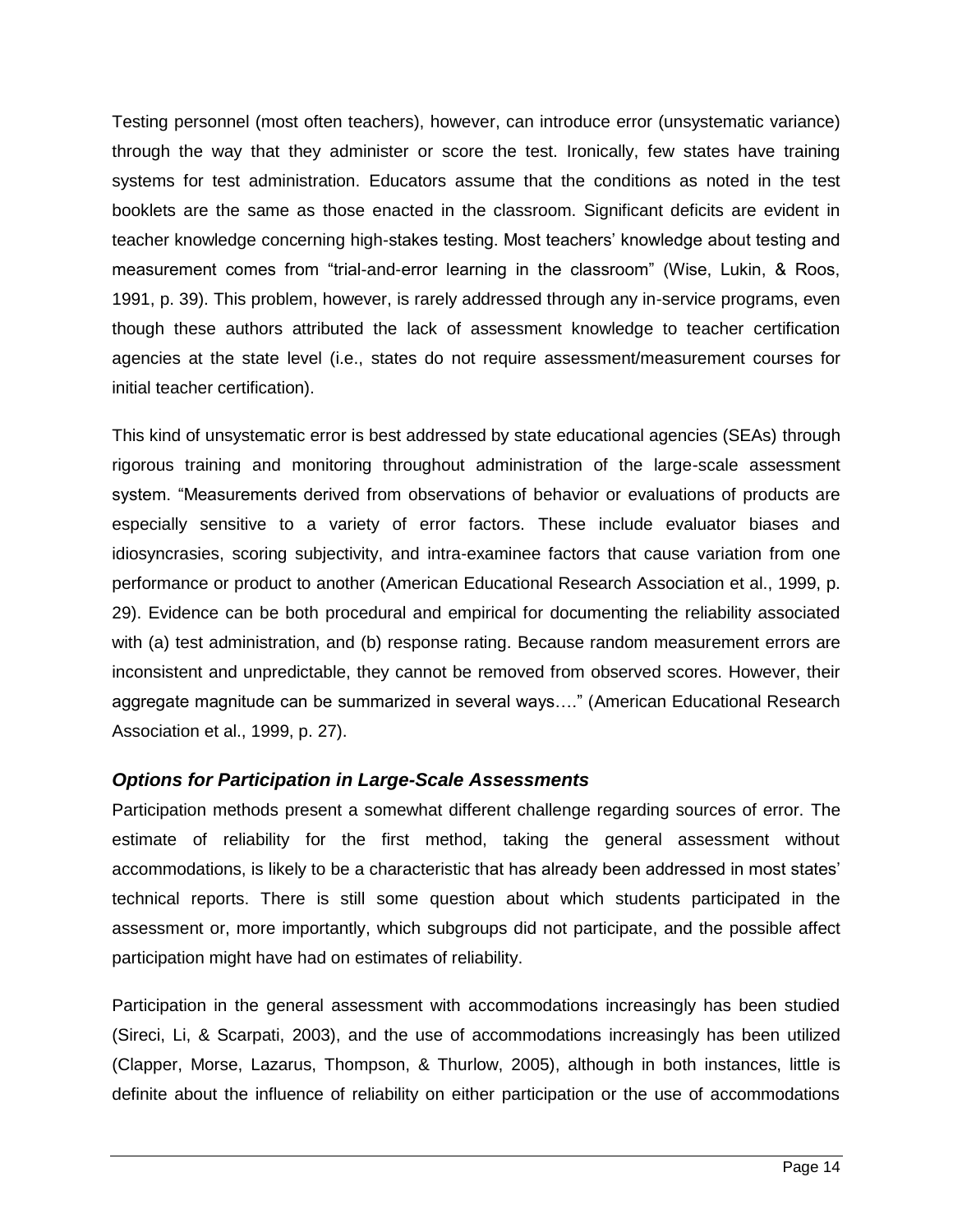(see section on standard error of measures). Nevertheless, the 1999 *Standards* are quite clear: "When significant variations are permitted in test administration procedures, separate reliability analyses should be provided for scores produced under each major variation if adequate sample sizes are available" (American Educational Research Association et al., 1999, p. 36).

As a consequence, little is known about estimates of reliability in any testing program in which changes are made (either as accommodations or for the remaining three methods: alternate assessments judged against grade level, modified, or alternate achievement standards). These latter methods present particular challenges because the quantity of data resulting from the method is likely to be limited in scope. Therefore, making inferences beyond an instance of testing is difficult. These are (a) alternate assessment judged against grade level and (b) alternate assessment judged against alternate achievement standards. It is possible that the alternate assessment based on modified achievement standards can follow the course of research followed by accommodations with sufficient numbers and adequate standardization to allow generalizations.

Ironically, standardization may be the antithesis of the solutions for controlling measurement error. Again, there is no direct control of random error, but by identifying systematic sources of what had been considered random error, total error (and therefore estimates of measurement error) can be reduced. By forcing tests to be taken in the same way across all students, both internal and external sources of error may be exacerbated [maintained] rather than controlled. For example, a student with hyperactive tendencies (and who therefore takes medications to control sources of error that are internal to the student due to inattentiveness) given a test in one session (to control sources of error external to the student due to time and setting) may actually need to have accommodations made in order to make appropriate inferences about performance that are not influenced by construct-irrelevant variance. When accommodations are made, reliability-related evidence is needed to support the consistency of administration and scoring across replications (time, items, and raters).

## *Generalizability Theory and Differentiated Error*

So far, all error has been undifferentiated and treated as one source. However, this discussion has noted many plausible sources of this undesirable error. Using generalizability theory, this single "error" term is decomposed into various *facets*, or factors, that influence performance (Brennan, 2001). The most consistently studied facets are judges, tasks, and occasions. Using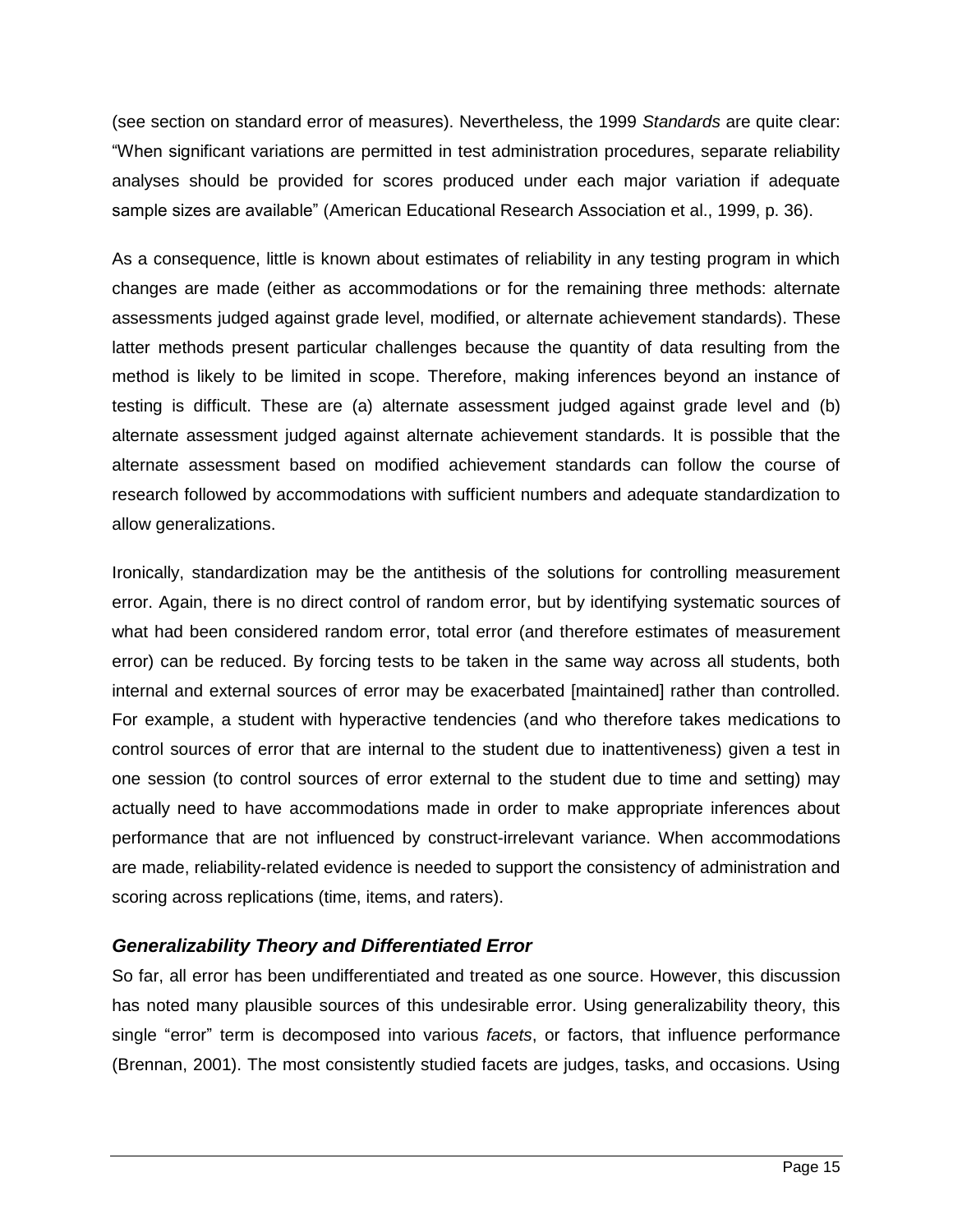carefully planned research designs, assessment developers can better understand to what extent the assessment facets influence the reliability of observations.

Generalizability studies (G-study) are used to differentiate error and identify how much of the examinee score is attributable to, for instance, lack of rater agreement or task variability. This information is extremely valuable as it casts light on where assessments need adjustment. Obviously, alternate assessment can benefit from this effort and identify exact sources of error. Once the error term is partitioned into specific sources, the assessment development research can proceed to estimate measurement reliability.

A typical finding of G-studies is that the primary source of variance is the task itself. For example, assessments of science using experiments or a paper and pencil test result in very different estimates of performance. Likewise, comparisons of other CR and SR formats may result in different performance estimates, primarily due to format rather than content. The influence of raters and occasions has typically not been found to be as influential as format.

Using Decision Studies, multiple assessment scenarios can be constructed along with the corresponding reliability estimate. For instance, with G-study information, it is possible to know how much reliability will improve if more raters were used or responses to more tasks were obtained. Typically, using more than five to seven raters does not substantially improve estimates of performance. The implications of this relation for time and money considerations are very clear. If longer examinee test times are not possible, then the assessment would not include more tasks. Instead, the addition of another rater could be considered to the extent that it would bring reliability up to an acceptable standard.

## **Types of Reliability**

This paper has identified some of the primary sources of random error that can jeopardize the quality of alternate assessments. These sources need to be documented and monitored to provide procedural evidence that any measures of behavior are replicable. Corresponding to many of these error sources is an appropriate type of reliability. By analyzing performance, appropriate statistical evidence can be assembled to support a validity argument. As noted earlier, however, neither type of evidence is sufficient to support any claims or inferences. Further documentation is needed to document and provide validity evidence.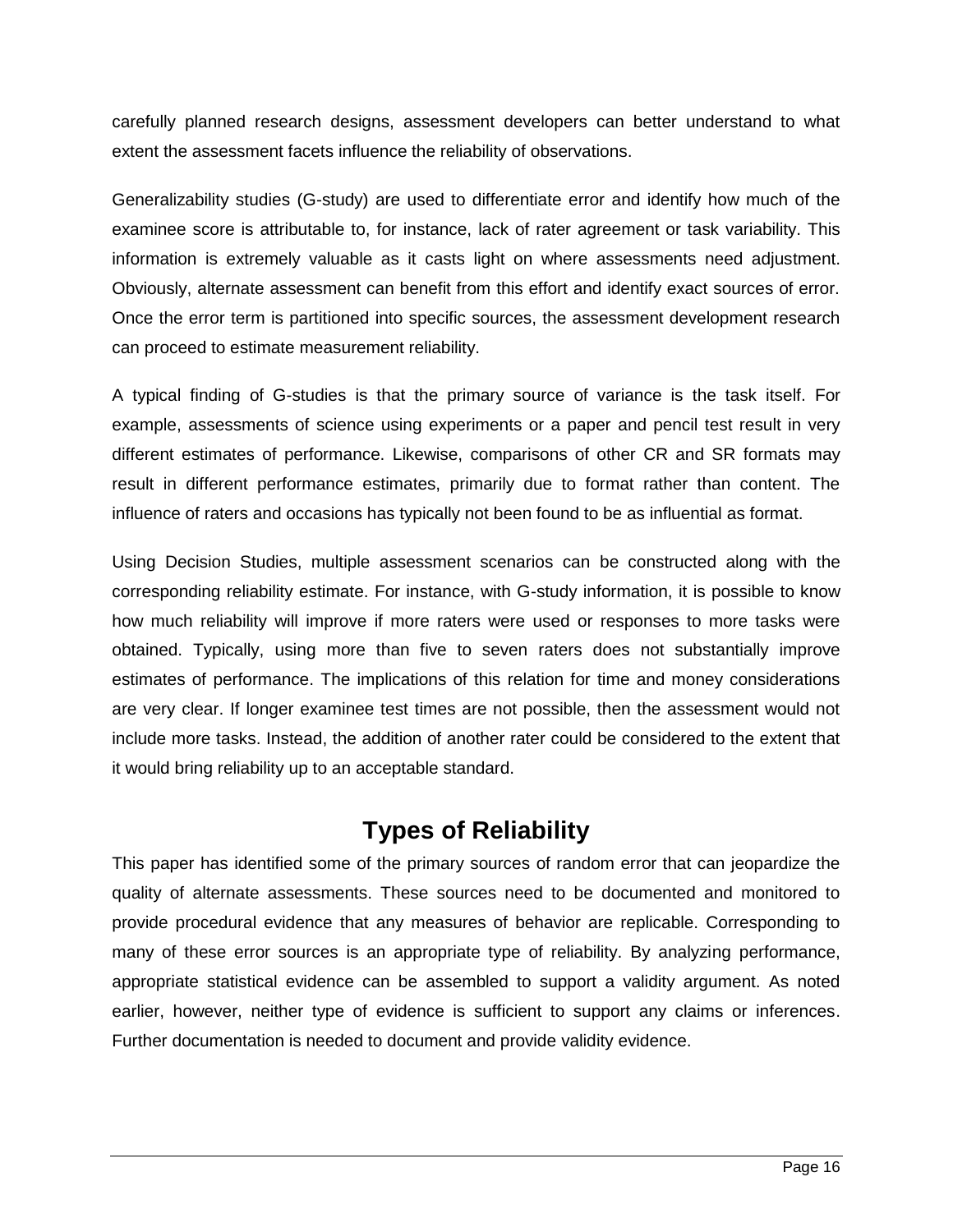Conventional reliability indices such as Cronbach's alpha and Kuder-Richardson formulas, KR20 and KR21, are based generally on the concepts of observed score variance, true score, and error score variance (Feldt & Brennan, 1989). According to the formal definitions above (Equation 3 and Equation 4), reliability is considered as the ratio of true score variance to observed score variance. Ideally, an assessment will diminish error and maintain an observed score that is largely composed of true score. Generally, as error score variance diminishes, the correlation of observed and true scores approaches the maximum value of one. The correlation of parallel forms is conceptually identical to the correlation of true score and observed score, and it is one reliability index of popular interest. Of course, this depends on the equivalence of the two assessments as required by the definition of parallel forms. Conventional reliability indices and estimates of standard error allow understanding of the stability (consistency) of the score within the distribution and further calculate confidence intervals around the true score.

In the typical large-scale assessment, four types of reliability coefficients are considered, each associated with different sources of error: (a) test-retest, (b) parallel forms, (c) internal consistency, and (d) inter-rater agreement. Use test-retest if error is believed to be due to occasion or time; use parallel form if error is thought to be due to the form used; use internal consistency if error is believed to have been introduced by the specific sample of items, tasks, or behaviors; and use inter-rater agreement if there is any reason to question the judgment or rating of performance.

In alternate assessments, the approach taken more or less determines the type of reliability that is most important. And, as noted in the 1999 *Standards*, "a reliability coefficient or standard error of measurement based on one approach should not be interpreted as interchangeable with another derived by a different technique unless their implicit definitions of measurement error are equivalent" (American Educational Research Association et al., 1999, p. 32).

Teacher indirect observations (judgments) when using rating scales need to address inter-judge primarily to ensure the same ratings would be given by anyone else. It also may be important for the ratings to be made at two different times to ensure that the behavior is stable. When ratings are completed with subscores reported, internal consistency may be a necessary dimension to ensure that the individual judgments hang together within a subscore. Portfolios include a compilation of work samples usually collected in the natural environment (of the school, community, work, or family) and are judged on some dimension (such as generalization, independence, accuracy, etc.). Because a judgment is being made, inter-judge agreements are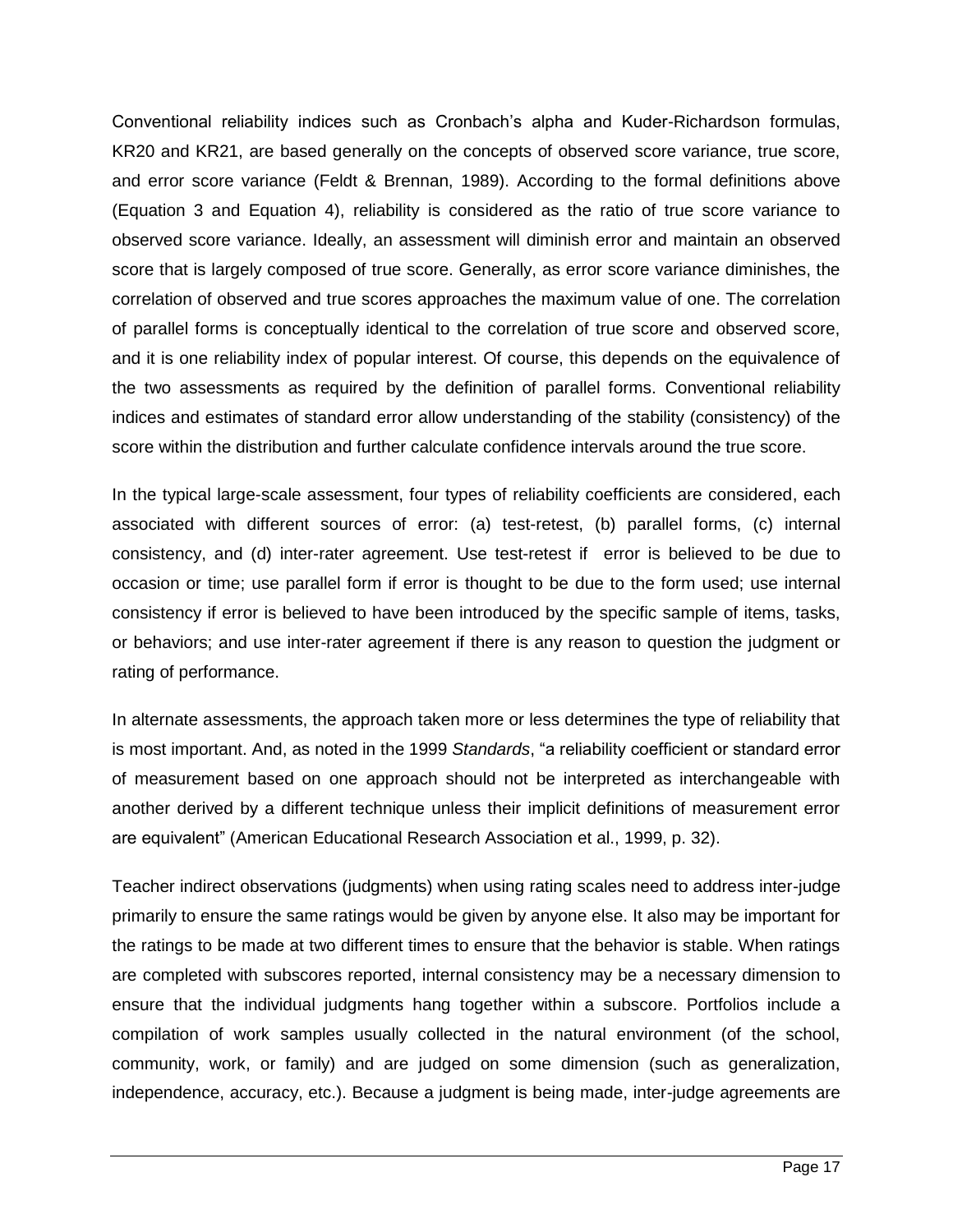critical. Because, however, the collection of work samples often includes slightly different forms, it may be important to consider the variance that accrues from these parallel forms. Finally, it is possible that internal consistency is needed to support the claim that various work samples are all related equally to the total score. For performance events, the most critical dimensions of dependability are the internal consistency (for brief tasks in which many items comprise a task) or parallel form (a particularly important facet in generalizability theory); test-retest may be important with extended tasks. Finally, performance task collections need to emphasize the same types of reliability as used with portfolios.

Table 1 and Table 2 summarize much the foregoing discussion. Table 1 provides a simple summary of appropriate reliability indices for various assessment designs.

|                                               | <b>Reliability Indices</b> |                                |                                       |                          |                                                        |
|-----------------------------------------------|----------------------------|--------------------------------|---------------------------------------|--------------------------|--------------------------------------------------------|
| <b>Assessment</b><br><b>Method</b>            | <b>Test-Retest</b>         | <b>Parallel</b><br><b>Form</b> | <b>Internal</b><br><b>Consistency</b> | Inter-Judge              | <b>IRT</b><br>Calibration/<br><b>Standard</b><br>Error |
| Selected<br>Response                          | Very<br>Appropriate        | Very<br>Appropriate            | Very<br>Appropriate                   | Very<br>Appropriate      | Very<br>Appropriate                                    |
| <b>Checklists and</b><br><b>Rating Scales</b> | Appropriate                | Inappropriate                  |                                       | Very<br>Appropriate      | Appropriate                                            |
| Portfolio                                     | Inappropriate              | Appropriate                    |                                       | Very<br>Appropriate      |                                                        |
| Performance<br>Event                          |                            | Appropriate                    | Very<br>Appropriate                   | <b>Not</b><br>Applicable | Appropriate                                            |
| Performance<br>Tasks                          | Appropriate                | Inappropriate                  |                                       | Very<br>Appropriate      | Appropriate                                            |

### Table 1

*Assessment Methods and Appropriateness of Reliability Indices* 

For most assessment approaches listed in Table 1, SEM or conditional standard error of measurement (CSEM) should be provided. The value of SEM estimates is that they enable the computation of confidence bands around examinee ability and item characteristic estimations. Table 2 lists some of the standards associated with reporting SEM and CSEM (American Educational Research Association et al., 1999).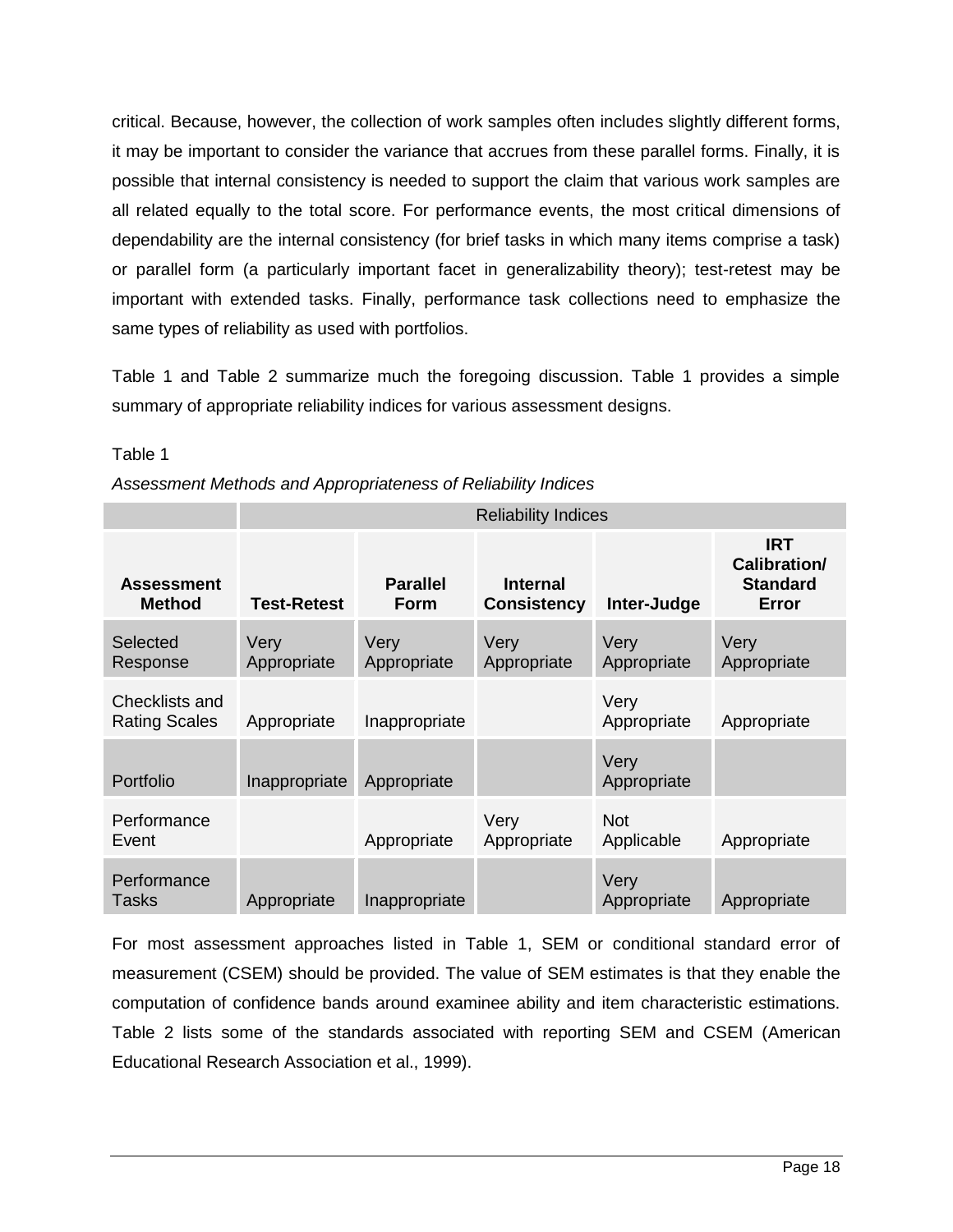### Table 2

*Standards Relevant to the Standard Error of Measurement* 

### Standard 2.1

"For each total score, subscore, or combination of scores that is to be interpreted, estimates of relevant reliabilities and standard errors of measurement or test information functions should be reported" (p. 31).

### **Standard 2.2**

"The standard error of measurement, both overall and conditional (if relevant), should be reported both in raw score or original scale unite and in units of each derived score recommended for use in test interpretation" (p. 31).

### **Standard 2.14**

"Conditional standard errors of measurement should be reported at several score levels if constancy cannot be assumed. Where cut scores are specified for selection or classification, the standard errors of measurement should be reported in the vicinity of each cut score" (p 35).

According to Nitko (1996), these different methods for obtaining reliability coefficients generate different results; the composition and variability of the group affects the reliability coefficient because the method is based on correlations. Better reliability results from more items, behaviors, or products; objective scoring generally results in more reliable results; and the amount of error associated with an examinees performance depends (is conditional) on their score level. Fleming, Taylor, and Carran (2004) actually compare two methods for determining inter-rater reliability, highlighting the effects when correlation coefficients are used versus percent agreement and conclude that judges can have judgments that are highly correlated and in disagreement.

Haertel (1999) also points out that several sources of error are not considered at the group statistics level and may actually become important when making statements about aggregate level outcomes. Student absences definitely influence performance at the score level and likely provide very unsystematic variance at the distribution level. Invalid or below chance scores influence the mean of a group with students having varying levels of attemptedness in completing an item. Invalid identification of students at the aggregate level influences the scores that are included in the distribution. Finally, a number of other mistakes in the calculation of group statistics have an obvious influence on the reliability of results.

While these forms of reliability are traditionally reported in the general education assessment, they have rarely been considered for alternate assessments. Rather, most reported evaluations of reliability for alternate assessments have focused primarily on inter-rater agreement (Browder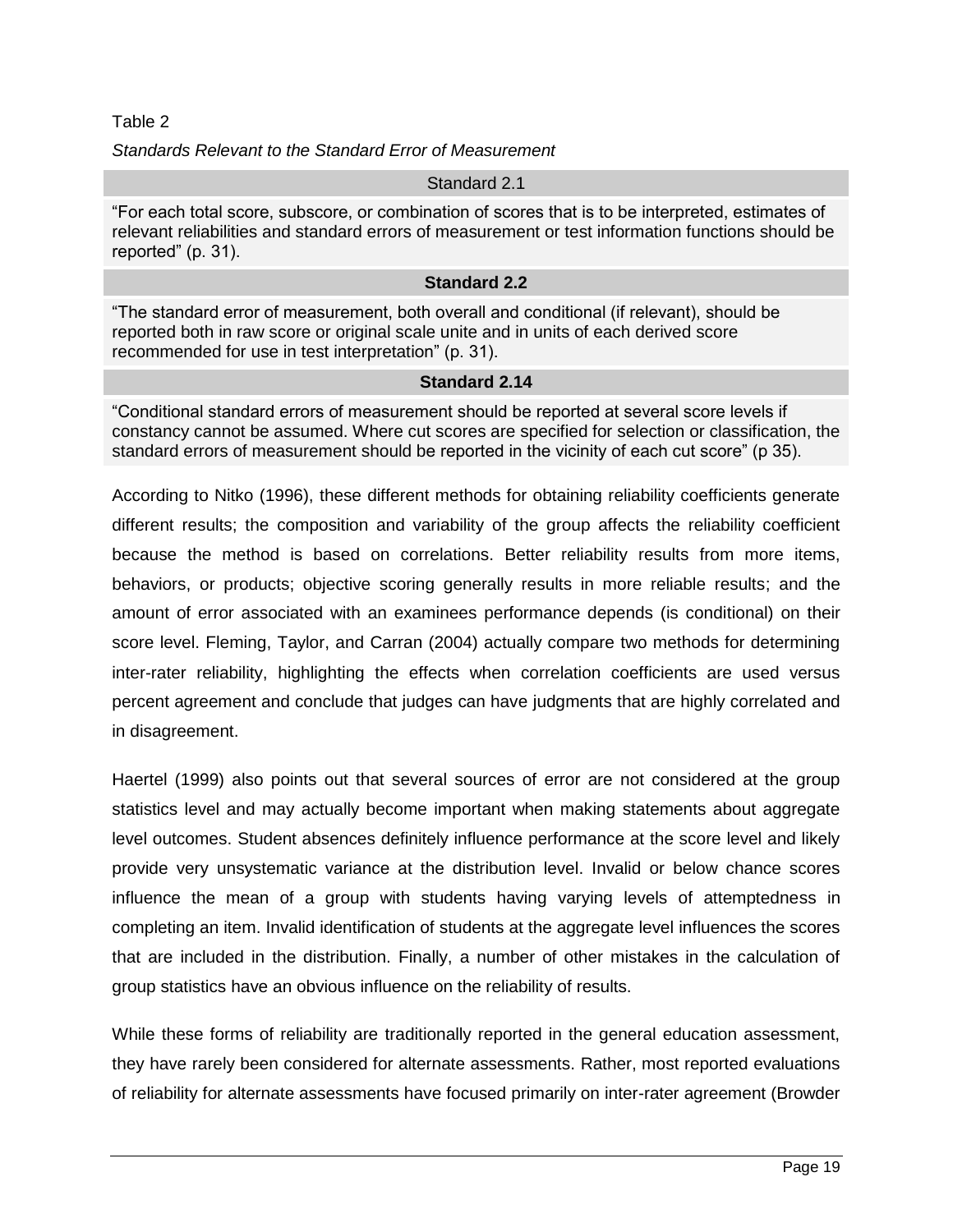et al., 2003). Crawford and McDonald (2003) analyzed inter-rater agreement by counting the numeric difference between teachers' scores and the scores of a trained external rater. Each indicator was scored for each student assessment in the study for level of agreement using score as an exact match between the teacher and trained rater, and as a difference of 1 on a 5 point scale. They also examined scores that differed by 2 points, scores that differed by 3 points, score that differed by 4 points, and indicators for which no score was recorded by at least one of the raters. Totals were calculated and percentage of agreement for all indicators recorded was recorded.

When alternate assessments are judged against alternate achievement standards, it may be necessary to address local item dependency when student scores can reflect both "real" student performance and the level of assistance provided by the individual administering the assessment. Tests must also be reliable to be valid measures of a student's performance. An increase in the number of items (tasks) to be assessed might make activities more homogenous (Dunbar, Koretz, & Hoover, 1991) and, therefore, influence the degree of reliability (Fahey, Filbin, & Connolly, 2004). For example, the Colorado Student Assessment Program Alternate (CSAPA) was built by employing standardized assessment items and materials. In addition, numerous adaptations were accepted during the administration of the CSAPA. Content scaffolding, systematic instructional strategies, and the scoring of indicators depended on the teacher. To gauge the impact of these factors on score variance, the correlation between individual items (internal consistency) was calculated using Cronbach's alpha. The reliability coefficients spanned from .96 to .99.

Rudner and Schafer (2001) reported that most large-scale assessment coefficients ranged between .80 and .90. Using their yardstick the coefficients for the CSAPA suggested very strong internal consistency. They observed, however, that it was difficult to be sure that the strong coefficients were indicative of the homogeneity of the items and not a result of integrating skill performance and level of prompting. In addition, the strong coefficients might suggest a restriction in the range of items, since the majority of students taking the CSAPA scored in the upper two performance categories. They concluded that the area warranted further investigation to assess effects of combining accuracy and degree of support on reliability measures.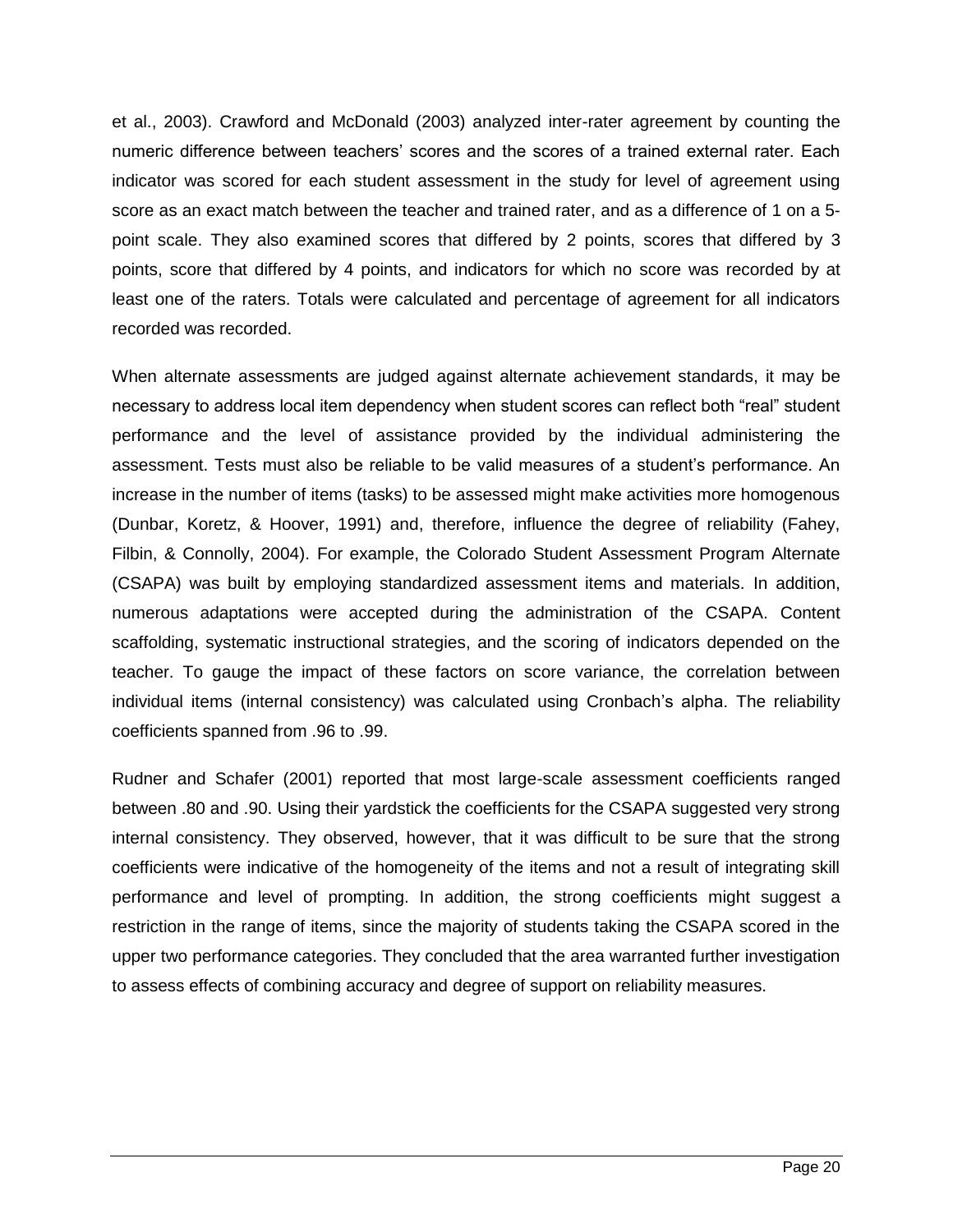# **Reliability of an Assessment System**

An assessment system may comprise a number of alternatives, all with the goal of reaching a conclusion for the student. It is a good idea to see how the various components supplement each other and how reliable the system is toward the end. An assessment system is a combination of various assessment approaches that provide a full range of participation methods. Two definitions of "system" apply here:

- A complex whole formed from related parts: a combination of related parts organized into a complex whole, a social system (MSN Encarta, n.d.).
- A set of things working together as a mechanism or interconnecting network. (Compact Oxford English Dictionary of Current English, Third Edition, 2005).

An example of an assessment system is described on the Washington Department of Education Web site:

The Washington State Assessment System (WSAS) is composed of three broad programs: statewide standardized testing; classroom-based assessments; and assessment staff development. The statewide testing program focuses on the Essential Academic Learning Requirements (EALRs), which are Washington's content standards, and provides broad achievement indicators for the state, districts, schools, and individual students. . . . The Washington Assessment of Student Learning (WASL) currently is comprised of a series of criterion-reference tests in reading, writing, mathematics, and science. These standards based assessments incorporate three item types: selected response (multiple-choice); short constructed response; and extended constructed response. Performance standards for the assessments in reading, writing, mathematics, and science have been set using an item mapping technique designed after that developed by researchers at CTB/ McGraw-Hill. (Office of the Superintendent of Public Instruction, Washington Department of Education, 2004)

In this example, one aspect of the system contains three components: standardized testing, classroom-based assessments, and staff development. Within this broader system, the statewide assessment of achievement (the WASL) contains three formats across four subjects. In this paper, the concept of assessment system is extended beyond the subject areas and assessment formats to include assessment methods. A number of issues appeared in this expanded view: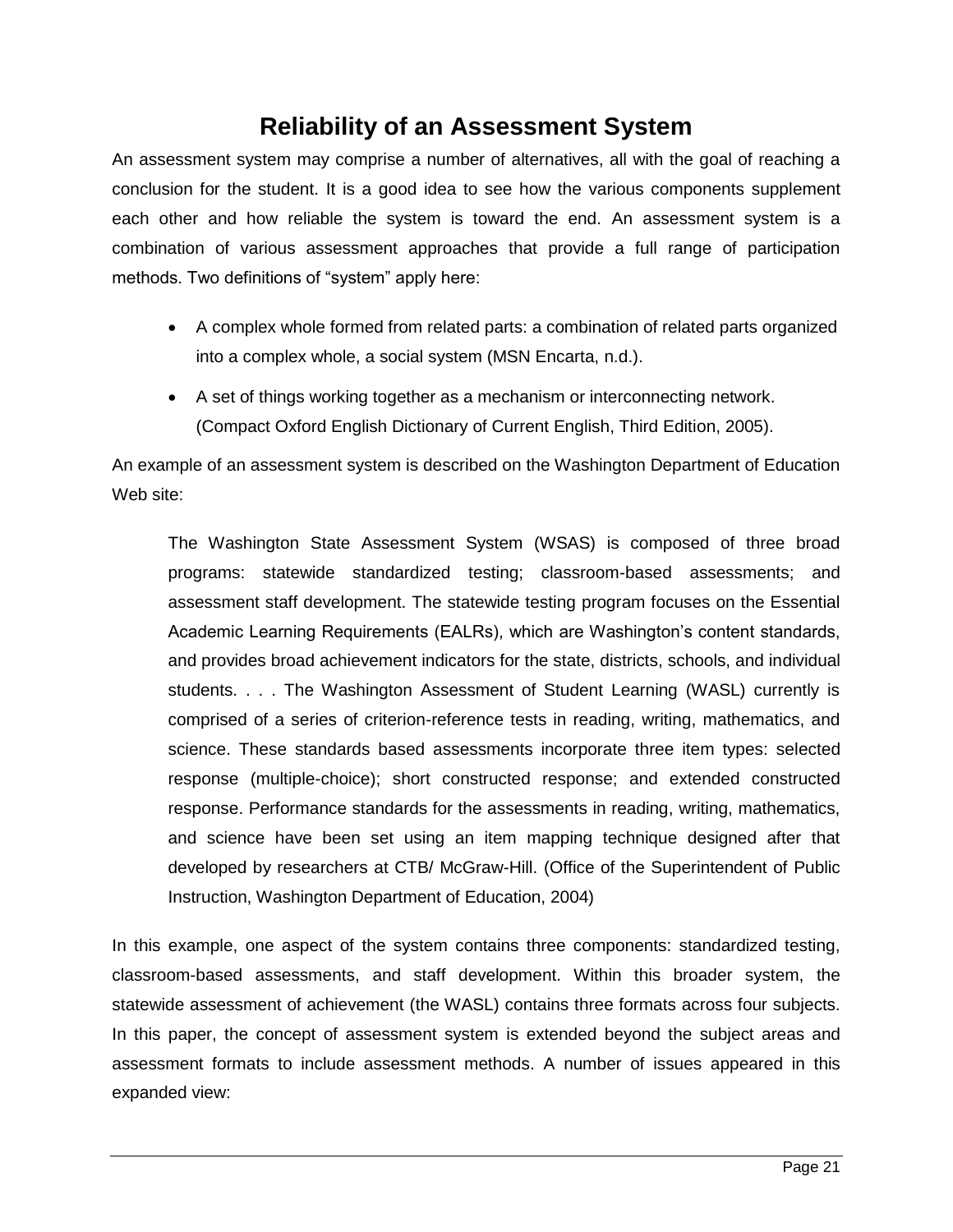- Does one component of the system support the inferences of another n the conjunctive/compensatory sense? That is, do the separate decisions within each component have to be present at some level to be counted toward the whole, or can some components of the system be used to compensate for others when coming to judgment?
- Must the technical adequacy among the elements of the system be comparable whether made up of selected response, short constructed response, and extended constructed response, as in the Washington model, or made up of the general assessment with or without accommodations and the three forms of alternate assessment (based on grade level, modified achievement, or alternate achievement standards) as presented in the decision framework?
- Regarding this system's reliability, how does the weakest link—that is, least reliable or least replicable component—affect the entire system? Do estimates of reliability within one component compromise confidence in the other components? How are the reliabilities of constructed responses considered along with the reliabilities of selected responses (given that they are often lower)? How is the value of each component weighted in relation to the time spent in collecting the information and the resulting score?
- How do we assess fairness when some components of the system warrant greater confidence than others in the inferences that can be made?
- When determining Adequate Yearly Progress of individual student proficiency, do judgments based on components of the system benefit or disadvantage some subgroups more than others?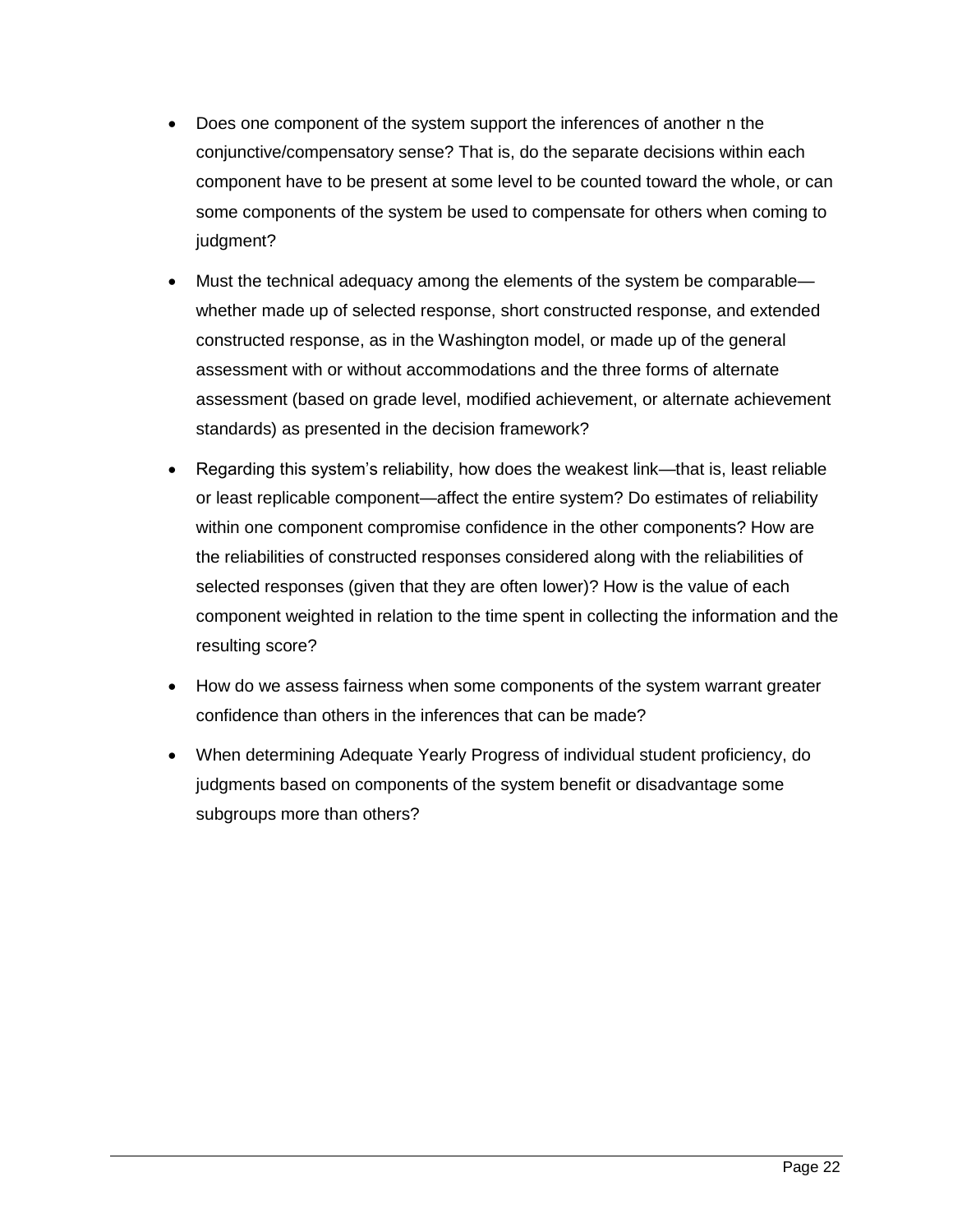## **References**

- American Educational Research Association, American Psychological Association, and National Council on Measurement in Education. (1999). *Standards for educational and psychological testing.* Washington, DC: American Educational Research Association.
- Boomsma, A., Van Duijn, M. A. J., & Snijders, T. A. B. (2001*). Essays on item response theory.* New York: Springer-Verlag.
- Brennan, R. L. (2001). *Generalizability theory*. New York: Springer-Verlag.
- Browder, D. M., Spooner, F., Algozzine, R., Ahlgrim-Delzell, L., Flowers, C., Karvonen, M. (2003). What we know and need to know about alternate assessment. *Exceptional Children, 70*(1), 45–61.
- Chatterji, M. (2003). *Designing and using tools for educational assessment*. Boston: Pearson Education.
- Clapper, A. T., Morse, A. B., Lazarus, S. S., Thompson, S. J., & Thurlow, M. L. (2005). 2003 state policies on assessment participation and accommodations for students with disabilities (Synthesis Report 56). Minneapolis: University of Minnesota, National Center on Educational Outcomes. Retrieved October 20, 2005, from <http://education.umn.edu/NCEO/OnlinePubs/Synthesis56.html>
- *Compact Oxford English Dictionary of Current English, Third Edition.* (2005, June). Retrieved July 2, 2005, from [http://www.askoxford.com/concise\\_oed.](http://www.askoxford.com/concise_oed)
- Crawford, L., & McDonald, M. (2003). *A reliability study of the 2002 administration of the third grade Colorado State Assessment Program Alternate (CSAPA) assessment in reading and writing.* Denver, CO: Colorado Department of Education Report.
- Dunbar, S.B., Koretz, D.M., & Hoover, H.D. (1991). Quality control in the development and use of performance assessments. *Applied Measurement in Education, 4*(4), 289-303.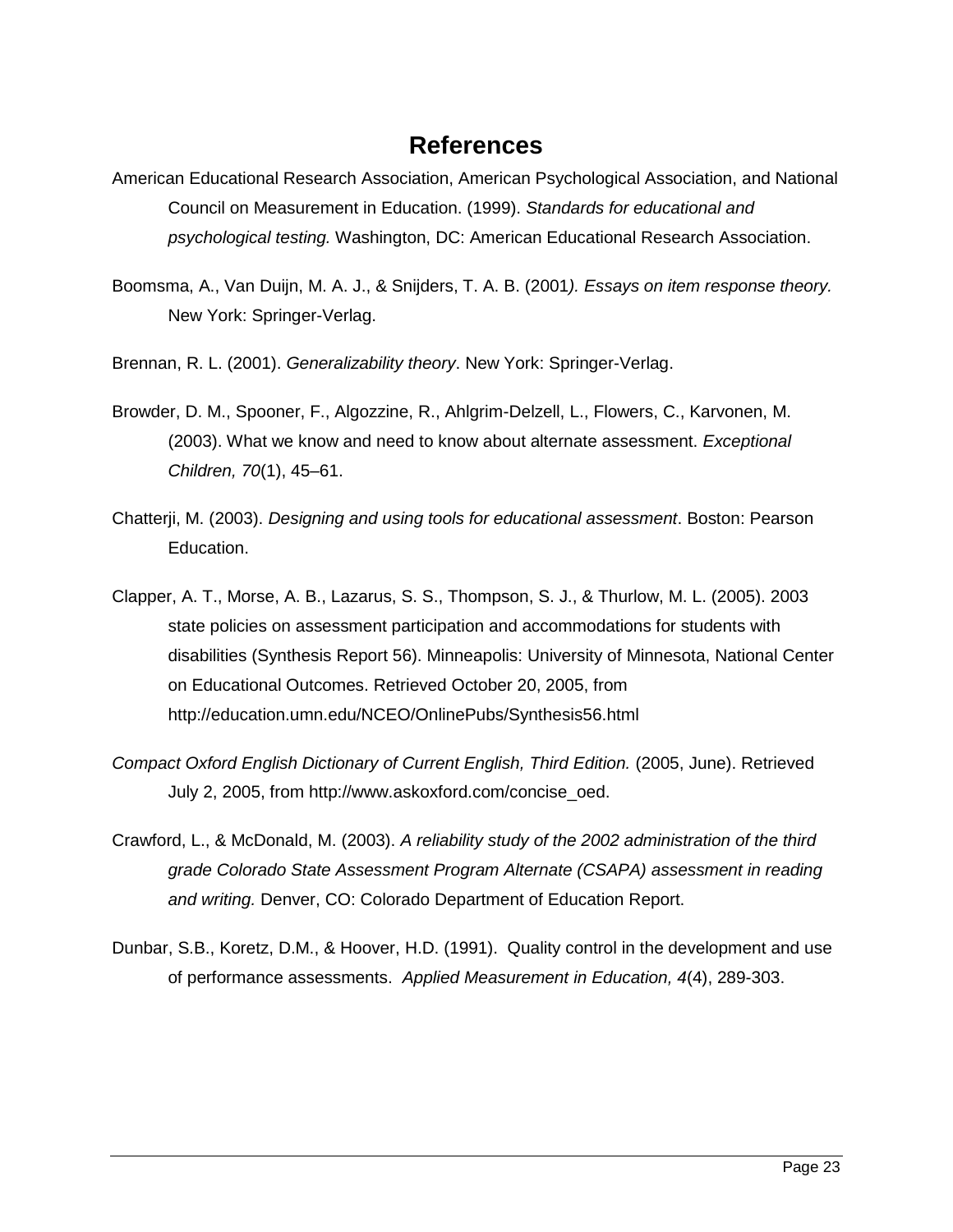- Fahey, K., Filbin, J., & Connolly, T. (2004). *Colorado's performance-based alternate assessment: Historical perspective and lessons learned technical report.* Minneapolis: University of Minnesota, National Center on Educational Outcomes.
- Feldt, L. S., & Brennan, R. L. (1989). Reliability. In R. L. Linn (Ed.), *Educational measurement* (3rd ed., pp. 105–146). New York: American Council on Education and Macmillan.
- Fleming, J. A., Taylor, J. M., & Carran, D. (2004). A comparison of two methods of determining interrater reliability. *Assessment for Effective Intervention*, *29*(2), 39–51.
- Haertel, E. H. (October, 1999). *Reliability: How to quantify error and how to communicate about it.* Handout at the Interactive Lecture Series. Dover, NH: National Center for the Improvement of Educational Assessment.
- Hollenbeck, K., & Tindal, G. (1999). Reliability and decision consistency: An analysis of writing mode at two times on a statewide test. *Educational Assessment*, *6*(1), 23–40.
- Kolen, M. J., & Brennan, R. L. (1995). *Test equating: Methods and practices*. New York: Springer-Verlag.
- McGrew, K. S., Johnson, D. R., Cosio, A., & Evans, J. (2003). *Increasing the chance of no child being left behind: Beyond cognitive and achievement abilities*. Unpublished manuscript, University of Minnesota.

*MSN Encarta.* (n.d.).

Nitko, J. (1996). *Educational assessment of students* (2nd ed.). Englewood Cliffs, NJ: Merrill.

- Office of the Superintendent of Public Instruction, Washington Department of Education. (2004, March). *Assessment.* Olympia, WA: Author. Retrieved October 24, 2005, from <http://www.k12.wa.us/assessment/default.aspx>
- Oregon Department of Education. (2005). *Juried assessment 2004–2005: Guidelines for meeting Oregon's standards using the juried assessment process & guidelines for jurying a modification.* Salem, OR: Author. Retrieved June 15, 2005, from <http://www.ode.state.or.us/teachlearn/testing/admin/juried/juriedassmtmanual0405.pdf>